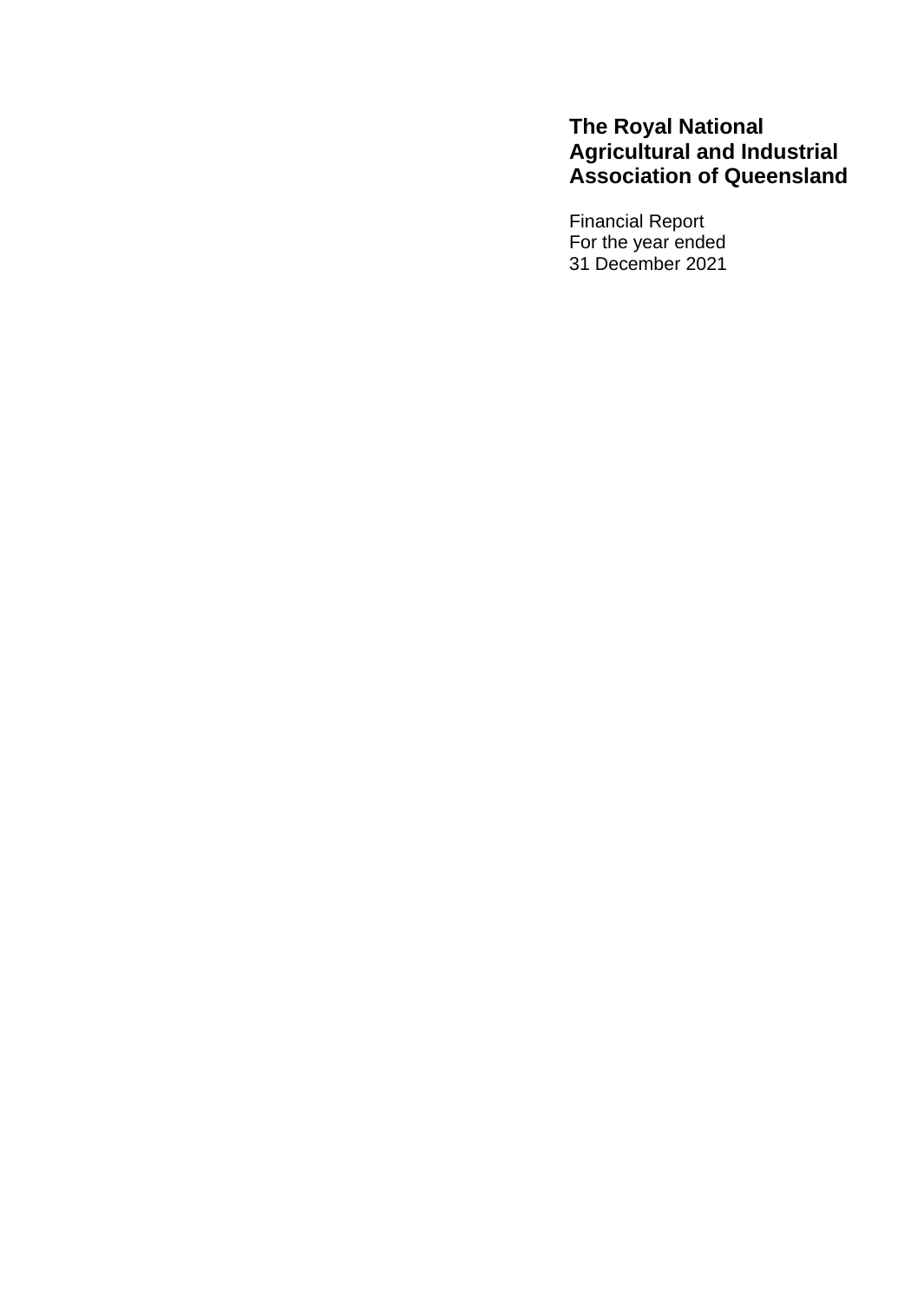## **COUNCILLORS' REPORT**

The Councillors present their report together with the financial report of The Royal National Agricultural and Industrial Association of Queensland ("the RNA") for the year ended 31 December 2021 and auditors report thereon.

The names of the Councillors in office at any time during or since the end of the year are:

| <b>Council members</b>                      | Year of<br>Appointment | <b>Council meetings*</b>        |                    | <b>Executive Committee</b><br>meetings* |                    |
|---------------------------------------------|------------------------|---------------------------------|--------------------|-----------------------------------------|--------------------|
|                                             |                        | Number<br>eligible to<br>attend | Number<br>attended | Number<br>eligible to<br>attend         | Number<br>attended |
| Mr A G Adnam - Junior Vice President        | 2005                   | $\overline{7}$                  | $\overline{7}$     | 28                                      | 25                 |
| Ms E T G Allen                              | 2014                   |                                 |                    |                                         |                    |
|                                             |                        | 7                               | 4                  |                                         |                    |
| Mr L J Blumel                               | 2006                   | 7                               | 5                  |                                         |                    |
| Mr R Bower (1)                              | 2015                   | 1                               | 1                  |                                         |                    |
| Mr W Boydell                                | 2019                   | 7                               | 7                  |                                         |                    |
| Mr D Chandler                               | 2015                   | 7                               | 6                  | 28                                      | 25                 |
| Mr J Cotter                                 | 2016                   | 7                               | 6                  |                                         |                    |
| Mr D Fagan                                  | 2017                   | 7                               | 6                  |                                         |                    |
| Mr I W Ferguson                             | 2007                   | 7                               | $\overline{7}$     |                                         |                    |
| Mr J Grant                                  | 2019                   | 7                               | 5                  |                                         |                    |
| Mr M N Grieve                               | 2006                   | 7                               | 5                  |                                         |                    |
| Prof P C Little AM                          | 2009                   | 7                               | 7                  | 28                                      | 27                 |
| Ms M MacMillan (2)                          | 2021                   | 6                               | 6                  |                                         |                    |
| Ms A Marsden                                | 2020                   | 7                               | 7                  |                                         |                    |
| Mr D A McInnes OAM                          | 2011                   | 7                               | 5                  |                                         |                    |
| Mrs R McLay                                 | 2015                   | 7                               | 7                  |                                         |                    |
| Mr G J Noller                               | 2010                   | 7                               | 6                  | 28                                      | 27                 |
| Mr D L O'Connor OAM - Senior Vice President | 2000                   | 7                               | 7                  | 28                                      | 28                 |
| Mr A Olive                                  | 2020                   | 3                               | 1                  |                                         |                    |
| Mrs J Onley                                 | 2018                   | 7                               | $\overline{7}$     | 28                                      | 26                 |
| Mr W L Roberts                              | 2011                   | $\overline{7}$                  | $\overline{7}$     |                                         |                    |
| Hon Justice D G Thomas - President          | 2002                   | 7                               | $\overline{7}$     | 28                                      | 26                 |
|                                             |                        |                                 |                    |                                         |                    |

Notes:

(1) Resigned from Council March 2021

(2) Appointed to Council April 2021

\* Council and Executive Council Meetings were also attended by the Chief Executive and the Chief Financial Officer

The Councillors have been in office since the start of the year to the date of this report unless otherwise stated.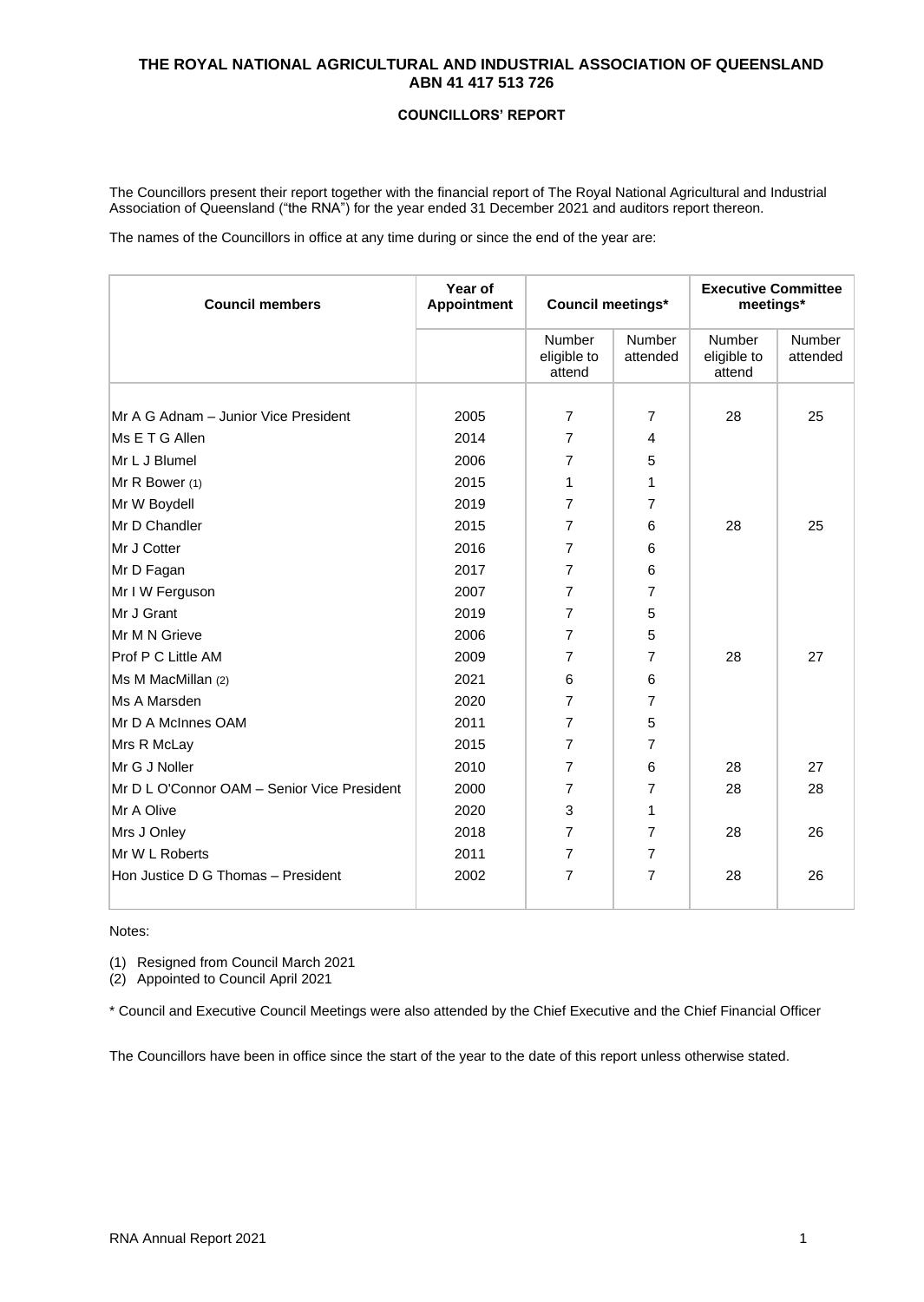## **COUNCILLORS' REPORT**

### **Results and Operations**

The deficit of the association for the year amounted to \$9,807,995 (2020 deficit: \$1,058,189).

The critical measure of operational Earnings before Interest, Tax, Depreciation and Amortisation (EBITDA) was a deficit of \$5,506,052 in the year (2020 deficit of \$3,161,431). This result excludes one off revenue transactions. The unprecedented and sustained impact of COVID-19 on the operations of the RNA, including the cancellation of the Royal Queensland Show, severely impacted all revenue streams. Through some land transactions and federal funding assistance along with actions by the RNA to reduce operational and discretionary costs, a stable cash position was maintained.

As in previous years, the accounts contain realisation of proceeds from the Showgrounds redevelopment, offset by the continued recognition of Interest on the loan and depreciation for the Convention Centre.

The closing cash position (including term deposits) of the RNA was \$4,592,905 (2020: \$8,939,633). The RNA has established a working capital facility with QTC of \$3 Million which was undrawn at year end.

#### **Strategic Direction of the Association**

The RNA's mission is to celebrate and champion the essential role agriculture plays in the everyday lives of Queenslanders.

The RNA's vision focuses on the ongoing successful staging of the Ekka at the Brisbane Showgrounds, establishing the Brisbane Showgrounds and the Royal International Convention Centre (Royal ICC) as Queensland's leading events venues, and transforming the Brisbane Showgrounds precinct into a destination.

The RNA has also embarked on a redevelopment program to transform the Showgrounds into a vibrant mixed use precinct that is utilised all year round. The redevelopment provides the RNA with new and improved exhibition facilities as well as other income generating assets which form a significant part of the RNA diversification strategy.

#### **Principal Activities**

The principal activity of the association is to provide facilities and personnel to celebrate and champion the essential role agriculture plays in the everyday lives of Queenslanders.

The RNA achieves its objectives via a number of means, however, its primary method is through the staging of the Royal Queensland Show in August each year. The Show is the State's premier exhibition of Queensland's primary and agricultural industries.

No significant change in the nature of these activities occurred during the year.

#### **Councillors' Remuneration**

Councillors' receive no remuneration for their services.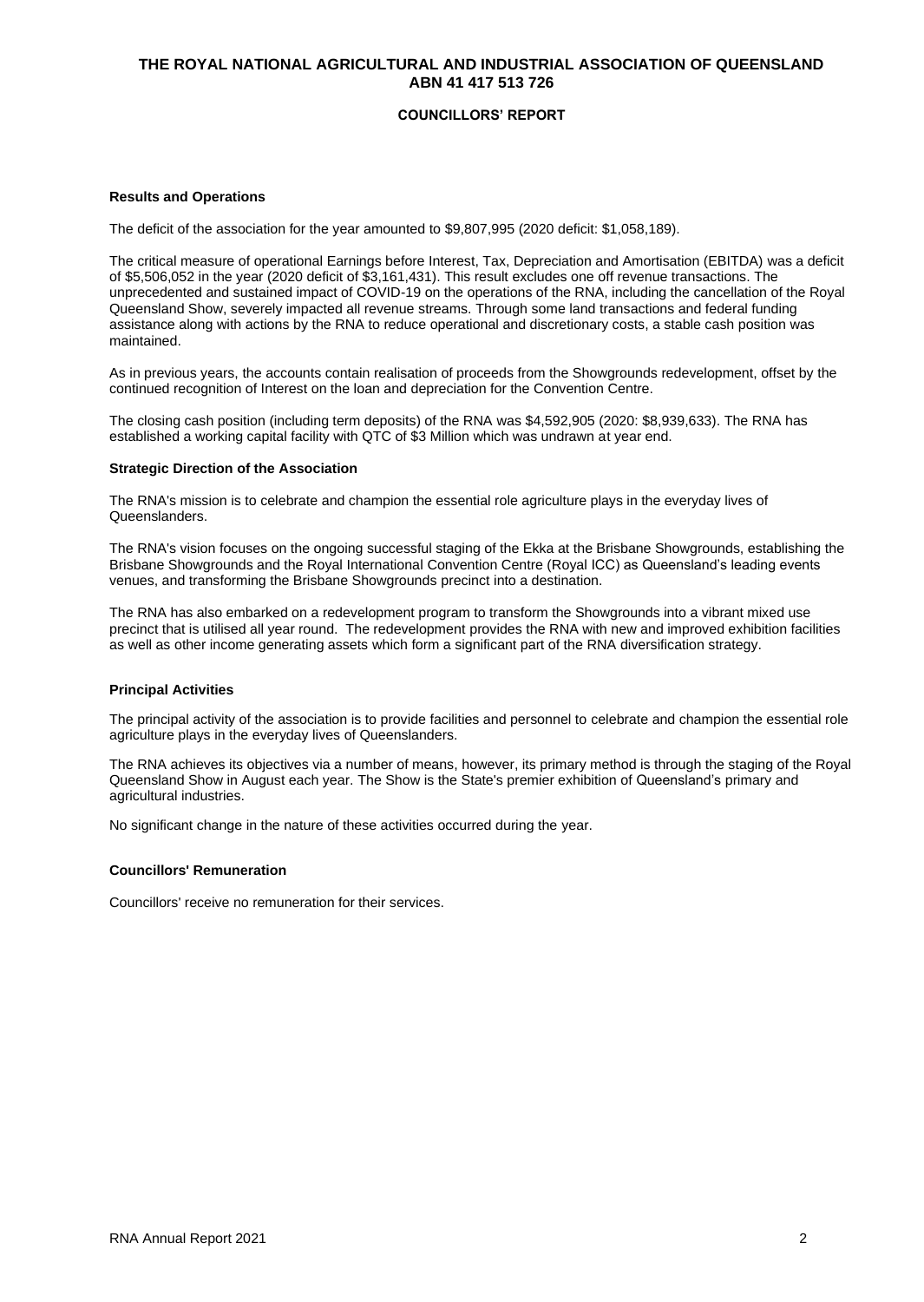#### **COUNCILLORS' REPORT**

#### **Indemnification of Councillors and Officers**

The RNA has agreed to reimburse the reasonable costs (including but not limited to legal fees) incurred by any current or past Councillor or Officer in relation to the performance of his or her duties as a Councillor or Officer of the RNA provided:

(i) the person is not charged with any offence, or if charged, is subsequently acquitted of all charges;

(ii) any investigations or hearings do not reveal conduct by that person which constitutes conduct which breaches that person's fiduciary relationship with the RNA whether that person is charged or not or convicted or not;

(iii) the person's conduct is not unbecoming of a person holding the position, which that person held at the time of the conduct.

The level of such reimbursement is to be set by the Executive Committee.

The RNA has paid insurance premiums for Councillor's and Officers' Insurance since the end of the previous year. The Councillors have not included details of the nature of the liabilities covered or the amount of the premium paid in respect of the Councillors' and Officers' liability and legal expenses insurance contracts as such disclosures is prohibited under the terms of the contract.

Signed in accordance with a resolution of the members of the Council.

avier home

Council member: Hon Justice D G Thomas - President

Council member: Ms J Onley - Honorary Treasurer

Dated this 25th day of March 2022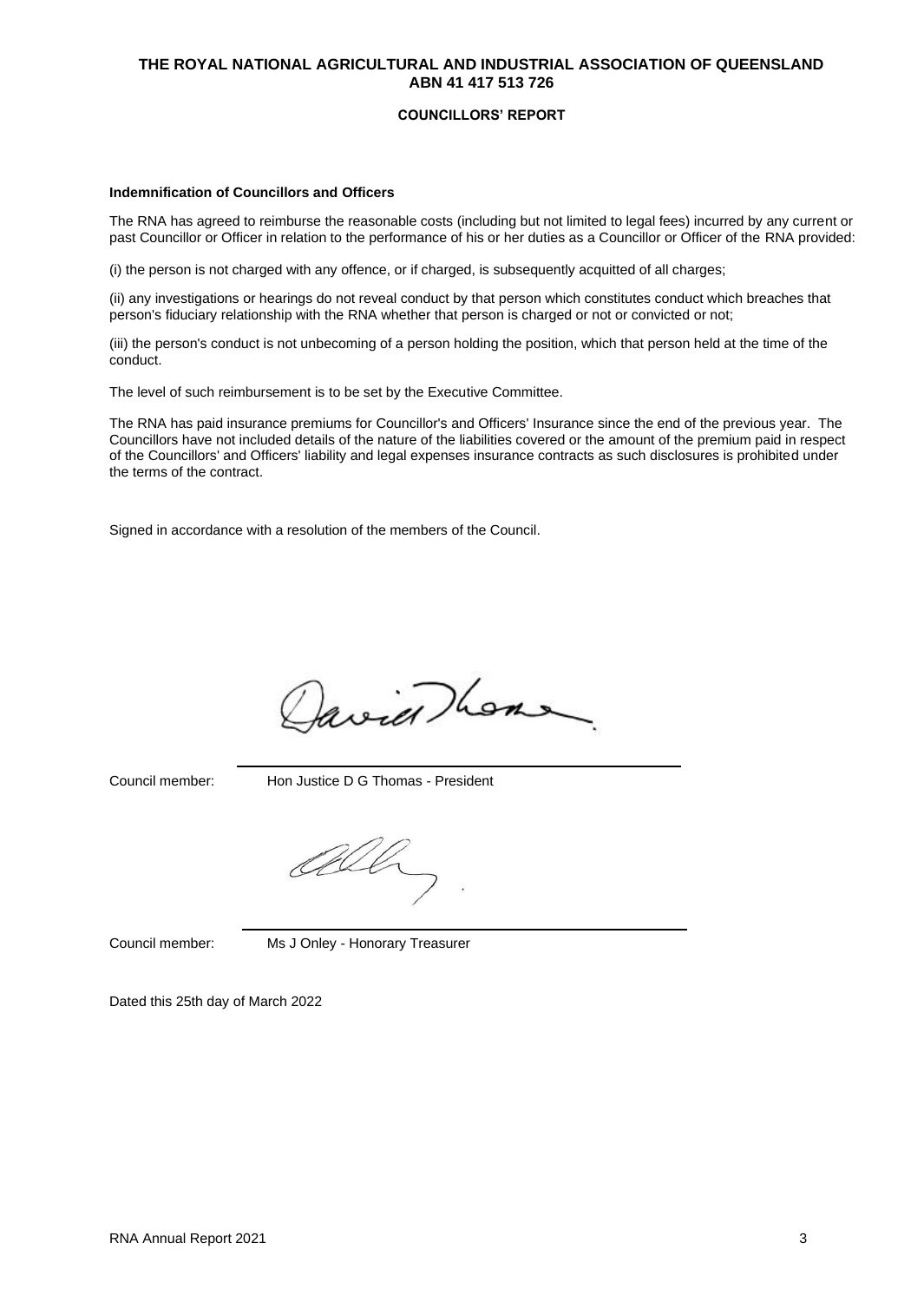## **STATEMENT OF COMPREHENSIVE INCOME**

## **FOR THE YEAR ENDED 31 DECEMBER 2021**

| <b>Note</b>                                 | 2021           | 2020           |
|---------------------------------------------|----------------|----------------|
|                                             |                | \$             |
| <b>Revenue</b>                              |                |                |
| Ground operations and venue rental          | 13,037,397     | 8,185,295      |
| Show operations                             | 1,517,593      | 980,557        |
| Membership subscription                     |                | 166,365        |
| Redevelopment income<br>3                   |                | 30,062         |
| Net compensation revenue<br>3               | 1,131,366      | 4,579,139      |
| 3<br>Proceeds from sale of assets           | 17,100         |                |
| Federal wage and other subsidies            | 782,000        | 4,172,950      |
| Federal supporting agricultural shows grant |                | 3,258,432      |
| Other revenue                               | 1,851,555      | 1,353,279      |
| <b>Total Revenue</b>                        | 18,337,011     | 22,726,079     |
| Less: Expenses                              |                |                |
| Ground operations and venue costs           | (4,778,588)    | (3, 177, 372)  |
| Show operations costs                       | (2,036,373)    | (923, 819)     |
| Depreciation and amortisation expense<br>3  | (3, 105, 610)  | (3, 112, 545)  |
| Employee benefits expense                   | (12,028,050)   | (11, 355, 436) |
| 3<br>Finance costs                          | (2,358,578)    | (2,696,560)    |
| Showgrounds maintenance                     | (1,051,671)    | (565, 638)     |
| Other expenses                              | (2,786,136)    | (1,920,865)    |
| 3<br>COGS - redevelopment                   |                | (32,033)       |
| <b>Total Expenses</b>                       | (28, 145, 006) | (23, 784, 268) |
| Profit / (Loss) before income tax expense   | (9,807,995)    | (1,058,189)    |
| Income tax expense                          |                |                |
| Profit / (Loss) for the year                | (9,807,995)    | (1,058,189)    |
| Other comprehensive income for the year     |                |                |
| Total comprehensive profit / (loss)         | (9,807,995)    | (1,058,189)    |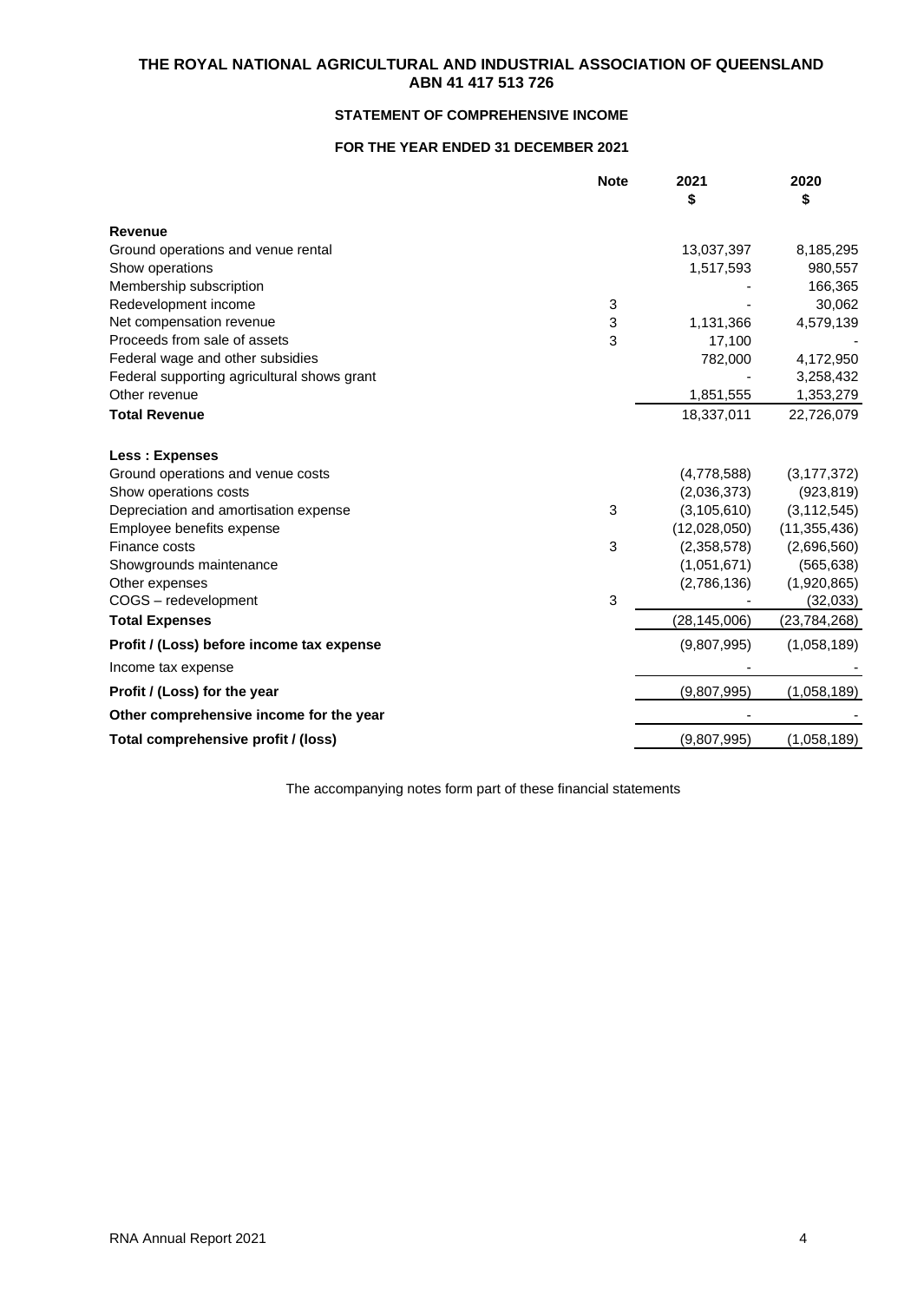## **STATEMENT OF FINANCIAL POSITION**

## **AS AT 31 DECEMBER 2021**

|                                                                  | <b>Note</b>    | 2021<br>\$    | 2020<br>\$  |
|------------------------------------------------------------------|----------------|---------------|-------------|
| <b>Current assets</b>                                            |                |               |             |
| Cash and cash equivalents                                        | 4              | 4,592,905     | 8,939,633   |
| Receivables                                                      | 5              | 1,077,840     | 1,827,852   |
| Inventories                                                      | 6              | 302,082       | 363,453     |
| Redevelopment work in progress                                   | 9              |               |             |
| Other assets                                                     | $\overline{7}$ | 1,104,924     | 828,767     |
| <b>Total current assets</b>                                      |                | 7,077,751     | 11,959,705  |
| <b>Non-current assets</b>                                        |                |               |             |
| Receivables                                                      | 5              | 169,113       | 169,113     |
| Other assets                                                     | $\overline{7}$ | 1,624,290     | 1,624,290   |
| Intangible assets                                                | 8              | 67,072        | 228,025     |
| Redevelopment work in progress                                   | 9              | 8,005,678     | 8,005,678   |
| Property, plant and equipment<br><b>Total non-current assets</b> | 10             | 90,024,579    | 92,510,784  |
|                                                                  |                | 99,890,732    | 102,537,890 |
| <b>Total assets</b>                                              |                | 106,968,483   | 114,497,595 |
| <b>Current liabilities</b>                                       |                |               |             |
| Payables                                                         | 11             | 2,137,466     | 2,194,026   |
| Borrowings                                                       | 12             | 6,317,251     | 5,936,784   |
| Provisions<br><b>Other liabilities</b>                           | 13<br>14       | 654,761       | 753,356     |
|                                                                  |                | 4,408,280     | 3,253,486   |
| <b>Total current liabilities</b>                                 |                | 13,517,758    | 12,137,652  |
| <b>Non-current liabilities</b>                                   |                |               |             |
| Borrowings                                                       | 12             | 60,647,761    | 66,711,777  |
| Provisions                                                       | 13             | 3,233,469     | 3,168,676   |
| Other liabilities                                                | 14             | 35,910,999    | 29,012,999  |
| <b>Total non-current liabilities</b>                             |                | 99,792,229    | 98,893,452  |
| <b>Total liabilities</b>                                         |                | 113,309,987   | 111,031,104 |
| <b>Net assets</b>                                                |                | (6, 341, 504) | 3,466,491   |
| <b>Members funds</b>                                             |                |               |             |
| Reserves                                                         | 15             | 901,121       | 717,490     |
| Accumulated surplus                                              |                | (7, 242, 625) | 2,749,001   |
| <b>Total members funds</b>                                       |                | (6, 341, 504) | 3,466,491   |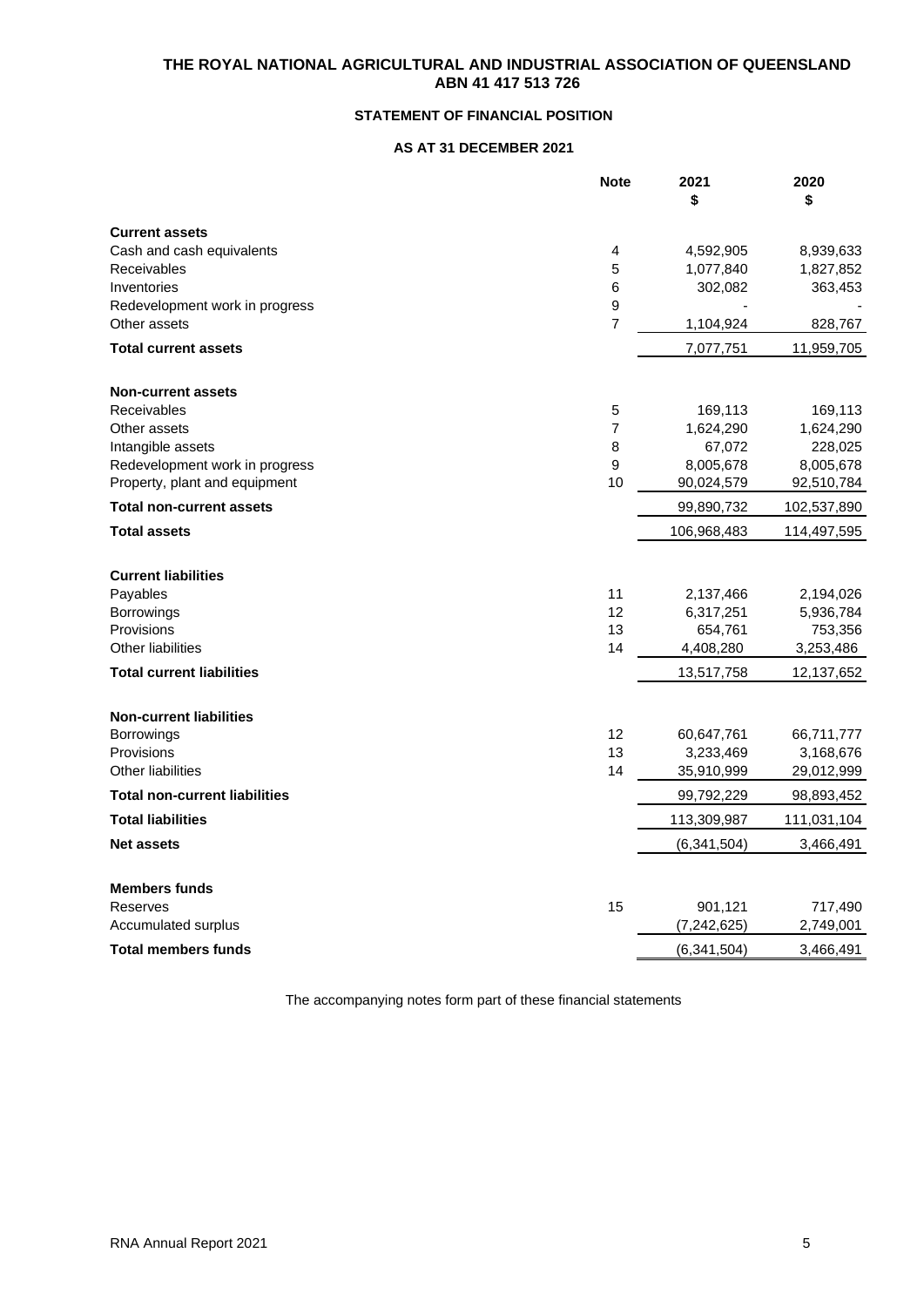## **STATEMENT OF MEMBERS' FUNDS**

## **FOR THE YEAR ENDED 31 DECEMBER 2021**

|                                                                  | <b>Reserves</b> | <b>Accumulated</b>       |                          | <b>Surplus</b> | <b>Total Equity</b> |
|------------------------------------------------------------------|-----------------|--------------------------|--------------------------|----------------|---------------------|
|                                                                  | \$              | \$                       | \$                       |                |                     |
| Balance as at 1 January 2020<br>Profit / (Loss) for the year     | 625,607         | 3,899,073<br>(1,058,189) | 4,524,680<br>(1,058,189) |                |                     |
| Total comprehensive income for the year<br>Transfers to reserves | 91,883          | (1,058,189)<br>(91,883)  | (1,058,189)              |                |                     |
| Balance as at 31 December 2020                                   | 717,490         | 2,749,001                | 3,466,491                |                |                     |
| Balance as at 1 January 2021                                     | 717,490         | 2,749,001                | 3,466,491                |                |                     |
| Profit / (Loss) for the year                                     | ۰               | (9,807,995)              | (9,807,995)              |                |                     |
| Total comprehensive income for the year                          |                 |                          |                          |                |                     |
| Transfers to reserves                                            | 183,631         | (183,631)                |                          |                |                     |
| Balance as at 31 December 2021                                   | 901,121         | (7, 242, 625)            | (6,341,504)              |                |                     |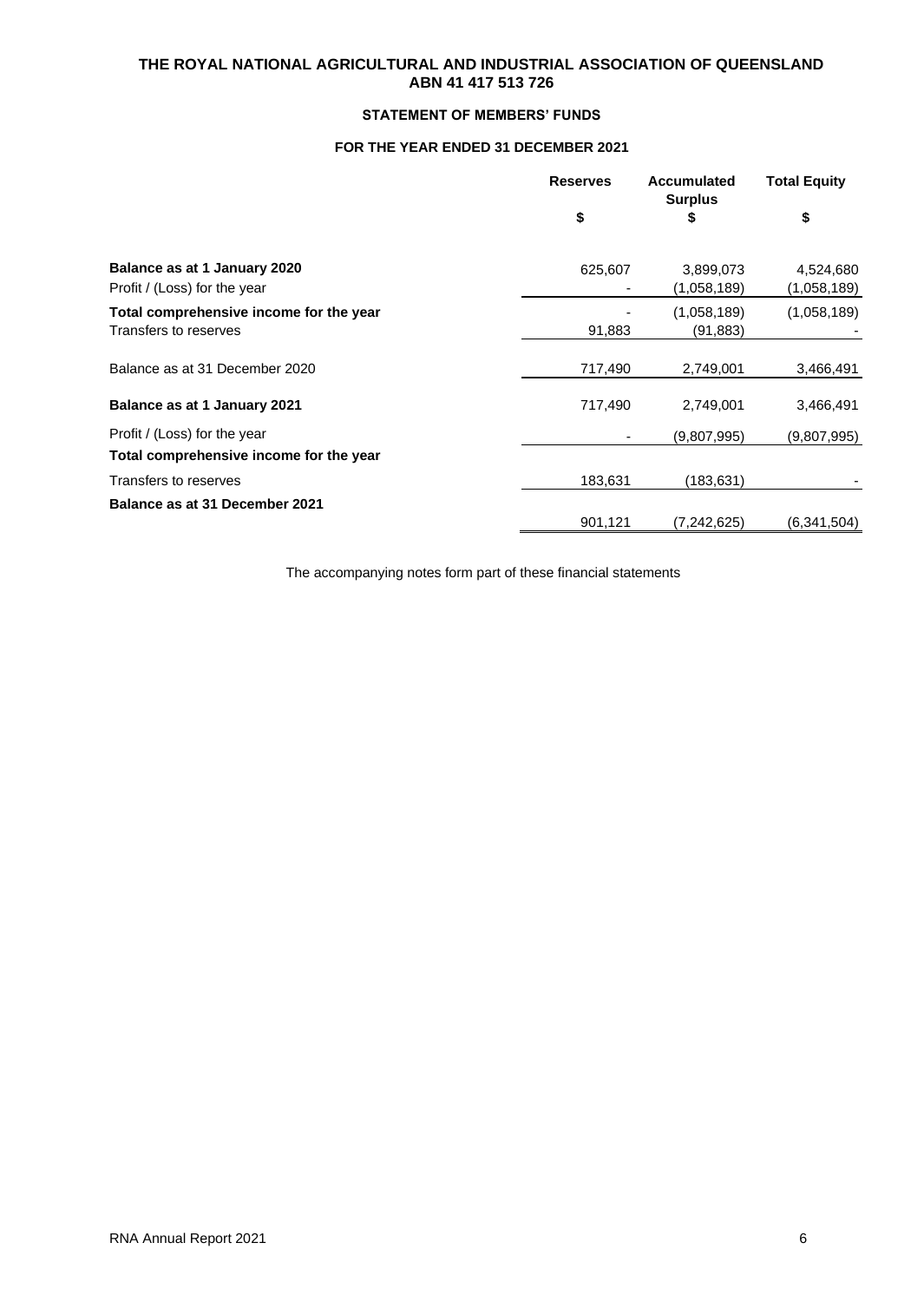## **STATEMENT OF CASH FLOWS**

## **FOR THE YEAR ENDED 31 DECEMBER 2021**

|                                                                 | <b>Note</b> | 2021<br>\$     | 2020<br>\$     |
|-----------------------------------------------------------------|-------------|----------------|----------------|
| Cash flow from operating activities                             |             |                |                |
| Receipts from customers                                         |             | 22,097,791     | 24,448,039     |
| Payments to suppliers and employees                             |             | (24, 782, 972) | (18, 121, 309) |
| Interest received                                               |             | 19,031         | 32,309         |
| <b>Finance Costs</b>                                            |             | (6.866)        | (3,995)        |
| Net cash provided by / (used in) operating activities           | 17          | (2,673,016)    | 6,355,044      |
| Cash flow from investing activities                             |             |                |                |
| Payment for property, plant and equipment and intangible assets |             | (553, 551)     | (161, 315)     |
| Payments for land held for resale                               |             |                | (15,689)       |
| Proceeds from sale of property, plant and equipment             |             | 17.100         |                |
| Proceeds from (Payments to) Lend Lease                          |             | 6,898,000      | 7,251,000      |
| Net cash provided by/ (used in) investing activities            |             | 6,361,549      | 7,073,996      |
| Cash flow from financing activities                             |             |                |                |
| Principal and interest paid on QTC Loan                         |             | (8,035,261)    | (8,035,267)    |
| Net cash used in financing activities                           |             | (8,035,261)    | (8,035,267)    |
| <b>Reconciliation of cash</b>                                   |             |                |                |
| Cash at beginning of the financial year                         |             | 8,939,633      | 3,545,860      |
| Net increase / (decrease) in cash held                          |             | (4,346,728)    | 5,393,773      |
| Cash at end of financial year                                   | 4           | 4,592,905      | 8,939,633      |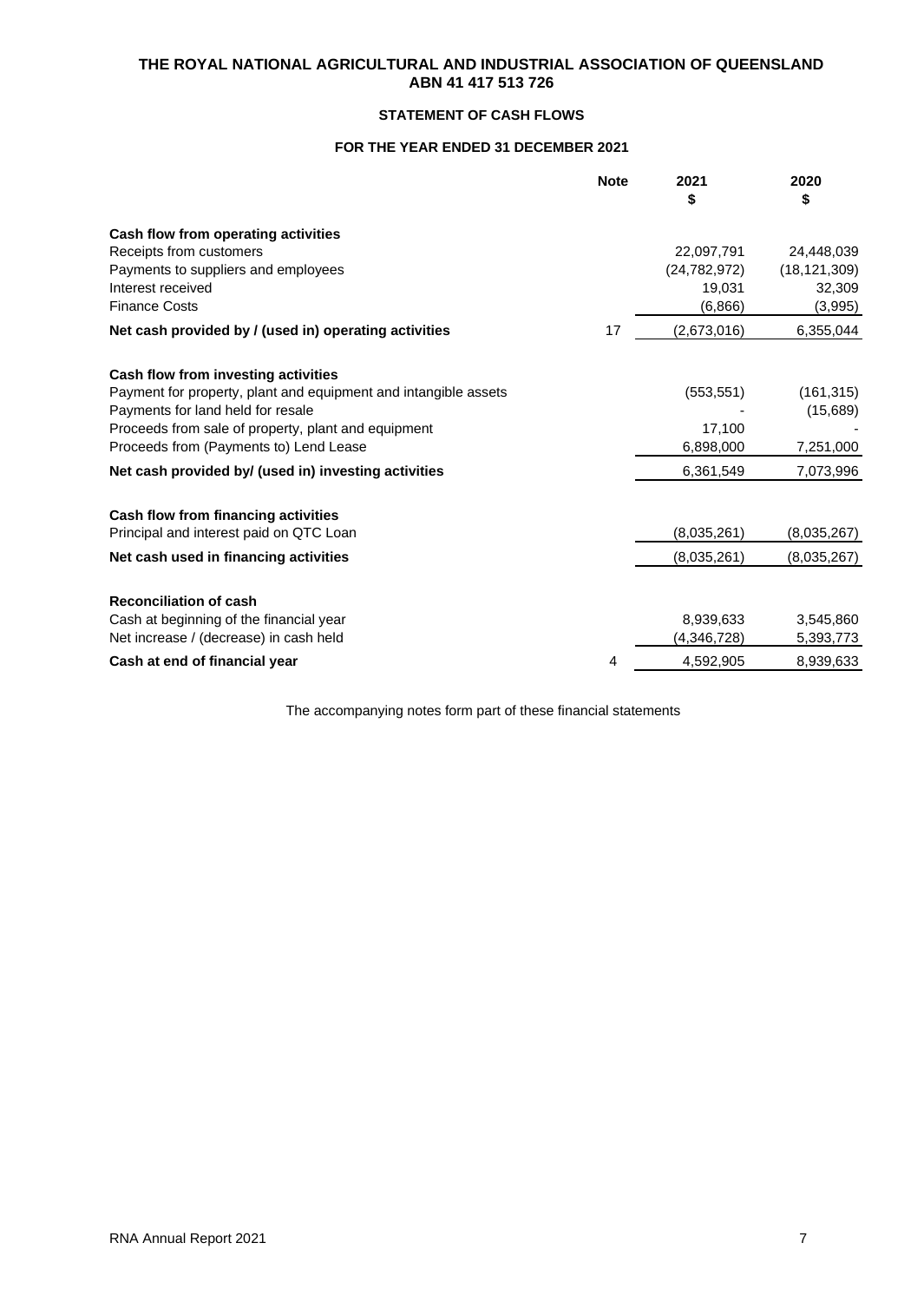### **NOTES TO THE FINANCIAL STATEMENTS**

### **FOR THE YEAR ENDED 31 DECEMBER 2021**

### **NOTE 1: STATEMENT OF SIGNIFICANT ACCOUNTING POLICIES**

The Royal National Agricultural and Industrial Association of Queensland ("the Association") is a body corporate under the Royal National Agricultural and Industrial Association of Queensland Act 1971 (the "RNA Act") as amended.

The financial report was approved by the Council as at the date of the Councillors' report.

The following is a summary of the material accounting policies adopted by the Association in the preparation and presentation of the financial report. The accounting policies have been consistently applied, unless otherwise stated.

#### **(a) Basis of preparation of the financial report**

The financial report is a general purpose financial report that has been prepared in accordance with Australian Accounting Standards - Reduced Disclosure Requirements, Interpretations and other authoritative pronouncements of the Australian Accounting Standards Board and the RNA Act.

The RNA is a not-for-profit entity for the purpose of preparation of the financial statements.

*Compliance with Australian Accounting Standards - Reduced Disclosure Requirements*

The financial statements of the RNA comply with the Australian Accounting Standards - Reduced Disclosure Requirements as issued by the Australian Accounting Standards Board.

#### *Historical Cost Convention*

The financial report has been prepared under the historical cost convention, as modified by revaluations to fair value for certain classes of assets as described in the accounting policies.

#### **(b) Revenue**

#### Revenue Recognition

*Royal Queensland Show, Ground Operations & Venue Rental, Rendering of Services, Capital Grants and Subsidies* When the Association receives these types of revenues, it assesses whether the contract is enforceable and has sufficiently specific performance obligations in accordance to AASB 15.

When both these conditions are satisfied, the Association:

- identifies each performance obligation relating to the revenue;
- recognises a contract liability for its obligations under the agreement; and
- recognises revenue as it satisfies its performance obligations.

Where the contract is not enforceable or does not have sufficiently specific performance obligations, the Association:

- recognises the asset received in accordance with the recognition requirements of other applicable Accounting Standards (for example AASB 9, AASB 16, AASB 116 and AASB 138);
- recognises related amounts (being lease liability, financial instruments, provisions, revenue or contract liability arising from a contract with a customer); and
- recognises income immediately in profit or loss as the difference between the initial carrying amount of the asset and the related amount.

If a contract liability is recognised as a related amount above, the Association recognises income in profit or loss when or as it satisfies its obligations under the contract.

Sale of goods revenue is recognised at the point of delivery as this corresponds to the performance obligation resulting in the transfer of significant risks and rewards of ownership of the goods and the cessation of all involvement in those goods.

Interest revenue is recognised using the effective interest method.

All revenue is stated net of the amount of goods and services tax (GST).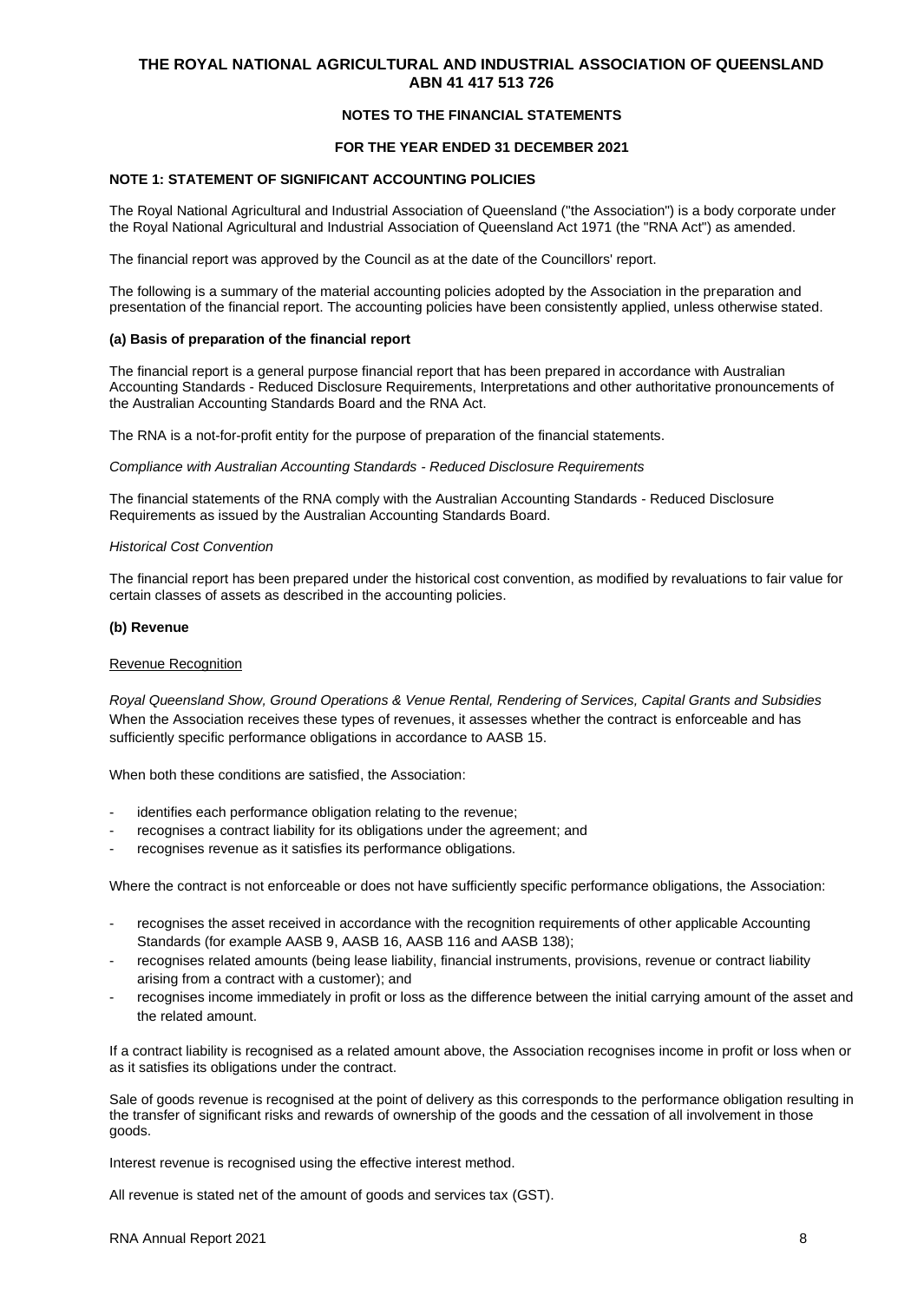### **NOTES TO THE FINANCIAL STATEMENTS**

### **FOR THE YEAR ENDED 31 DECEMBER 2021**

#### **NOTE 1: STATEMENT OF SIGNIFICANT ACCOUNTING POLICIES (CONT.)**

#### **(c) Income tax**

No provision for income tax has been raised as the Association is exempt from income tax under Section 50-40 of the *Income Tax Assessment Act 1997*.

#### **(d) Cash and cash equivalents**

Cash and cash equivalents include cash on hand and at banks and bank overdrafts. Bank overdrafts are shown within borrowings in current liabilities in the statement of financial position.

#### **(e) Inventories**

Inventories are measured at the lower of cost and net realisable value. Inventories are primarily consumable stores used by the RNA in its operations.

#### **(f) Financial instruments**

#### *Initial recognition and measurement*

Financial assets and financial liabilities are recognised when the Association becomes a party to the contractual provisions to the instrument. For financial assets, this is the date that the Association commits itself to either the purchase or sale of the asset (ie trade date accounting is adopted).

Financial instruments (except for trade receivables) are initially measured at fair value plus transaction costs, except where the instrument is classified "at fair value through profit or loss", in which case transaction costs are expensed to profit or loss immediately. Where available, quoted prices in an active market are used to determine fair value. In other circumstances, valuation techniques are adopted.

Trade receivables are initially measured at the transaction price if the trade receivables do not contain a significant financing component.

#### *Classification and subsequent measurement*

#### *Financial liabilities*

*Financial liabilities are subsequently measured at:*

- amortised cost; or
- fair value through profit or loss.

*A financial liability is measured at fair value through profit or loss if the financial liability is:*

- held for trading; or
- initially designated as at fair value through profit or loss.

*All other financial liabilities are subsequently measured at amortised cost using the effective interest method.*

The effective interest method is a method of calculating the amortised cost of a debt instrument and of allocating interest expense in profit or loss over the relevant period.

The effective interest rate is the internal rate of return of the financial asset or liability, that is, it is the rate that exactly discounts the estimated future cash flows through the expected life of the instrument to the net carrying amount at initial recognition.

Any gains or losses arising on changes in fair value are recognised in profit or loss to the extent that they are not part of a designated hedging relationship*.*

The change in fair value of the financial liability attributable to changes in the issuer's credit risk is taken to other comprehensive income and is not subsequently reclassified to profit or loss. Instead, it is transferred to retained earnings upon derecognition of the financial liability.

If taking the change in credit risk in other comprehensive income enlarges or creates an accounting mismatch, then these gains or losses should be taken to profit or loss rather than other comprehensive income.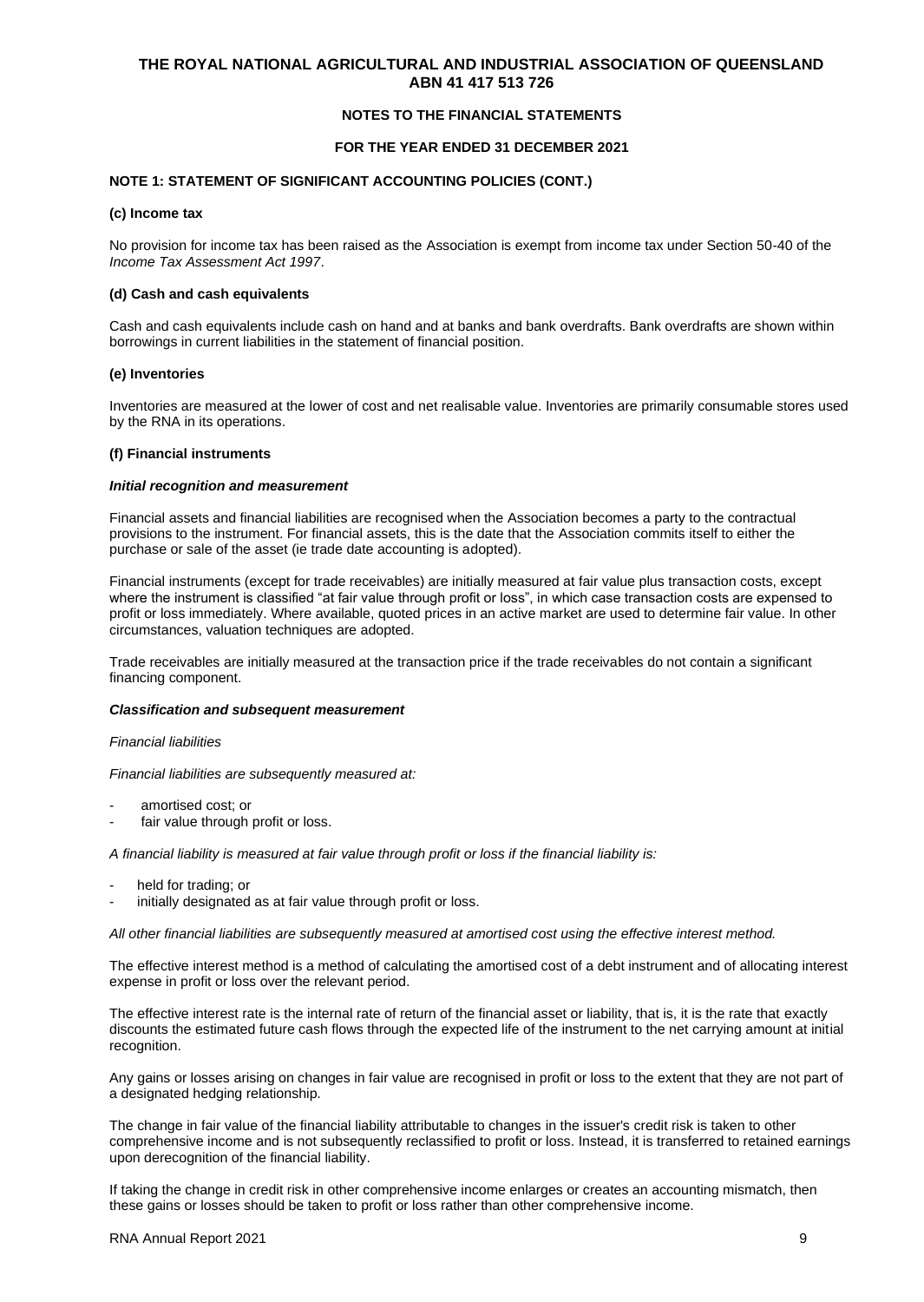### **NOTES TO THE FINANCIAL STATEMENTS**

### **FOR THE YEAR ENDED 31 DECEMBER 2021**

### **NOTE 1: STATEMENT OF SIGNIFICANT ACCOUNTING POLICIES (CONT.)**

#### **(f) Financial instruments (Cont.)**

A financial liability cannot be reclassified.

#### *Financial guarantee contracts*

A financial guarantee contract is a contract that requires the issuer to make specified payments to reimburse the holder for a loss it incurs because a specified debtor fails to make payment when due in accordance with the terms of a debt instrument.

Financial guarantee contracts are initially measured at fair value (and if not designated as at fair value through profit or loss and do not arise from a transfer of a financial asset) and subsequently measured at the higher of:

- the amount of loss allowance determined in accordance to AASB 9.3.25.3; and
- the amount initially recognised less accumulative amount of income recognised in accordance with the revenue recognition policies.

#### *Financial assets*

Financial assets are subsequently measured at:

- amortised cost;
- fair value through other comprehensive income; or
- fair value through profit or loss.

Measurement is on the basis of two primary criteria:

- the contractual cash flow characteristics of the financial asset; and
- the business model for managing the financial assets.

A financial asset that meets the following conditions is subsequently measured at amortised cost:

- the financial asset is managed solely to collect contractual cash flows; and
- the contractual terms within the financial asset give rise to cash flows that are solely payments of principal and interest on the principal amount outstanding on specified dates.

A financial asset that meets the following conditions is subsequently measured at fair value through other comprehensive income:

- the contractual terms within the financial asset give rise to cash flows that are solely payments of principal and interest on the principal amount outstanding on specified dates; and
- the business model for managing the financial asset comprises both contractual cash flows collection and the selling of the financial asset.

By default, all other financial assets that do not meet the measurement conditions of amortised cost and fair value through other comprehensive income are subsequently measured at fair value through profit or loss.

The Association initially designates a financial instrument as measured at fair value through profit or loss if:

- it eliminates or significantly reduces a measurement or recognition inconsistency (often referred to as an "accounting mismatch") that would otherwise arise from measuring assets or liabilities or recognising the gains and losses on them on different bases;
- it is in accordance with the documented risk management or investment strategy and information about the groupings is documented appropriately, so the performance of the financial liability that is part of a group of financial liabilities or financial assets can be managed and evaluated consistently on a fair value basis; and
- it is a hybrid contract that contains an embedded derivative that significantly modifies the cash flows otherwise required by the contract.

The initial designation of the financial instruments to measure at fair value through profit or loss is a one-time option on initial classification and is irrevocable until the financial asset is derecognised.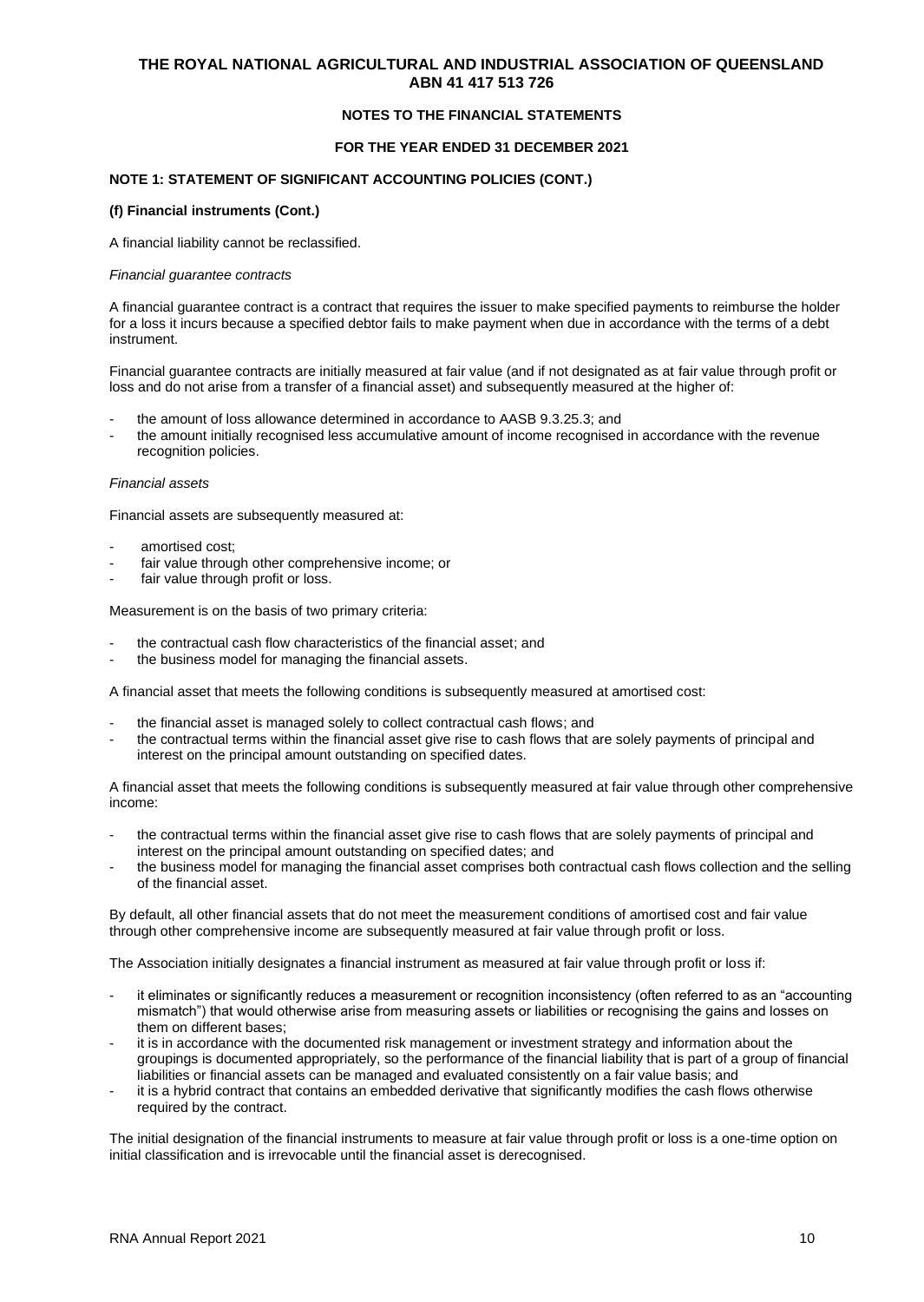### **NOTES TO THE FINANCIAL STATEMENTS**

### **FOR THE YEAR ENDED 31 DECEMBER 2021**

### **NOTE 1: STATEMENT OF SIGNIFICANT ACCOUNTING POLICIES (CONT.)**

#### **(f) Financial instruments (Cont.)**

#### **Derecognition**

Derecognition refers to the removal of a previously recognised financial asset or financial liability from the statement of financial position.

#### *Derecognition of financial liabilities*

A liability is derecognised when it is extinguished (ie when the obligation in the contract is discharged, cancelled or expires). An exchange of an existing financial liability for a new one with substantially modified terms, or a substantial modification to the terms of a financial liability, is treated as an extinguishment of the existing liability and recognition of a new financial liability.

The difference between the carrying amount of the financial liability derecognised and the consideration paid and payable, including any non-cash assets transferred or liabilities assumed, is recognised in profit or loss.

#### *Derecognition of financial assets*

A financial asset is derecognised when the holder's contractual rights to its cash flows expires, or the asset is transferred in such a way that all the risks and rewards of ownership are substantially transferred.

All the following criteria need to be satisfied for the derecognition of a financial asset:

- the right to receive cash flows from the asset has expired or been transferred:
- all risk and rewards of ownership of the asset have been substantially transferred; and
- the Association no longer controls the asset (ie it has no practical ability to make unilateral decisions to sell the asset to a third party).

On derecognition of a financial asset measured at amortised cost, the difference between the asset's carrying amount and the sum of the consideration received and receivable is recognised in profit or loss.

On derecognition of a debt instrument classified as fair value through other comprehensive income, the cumulative gain or loss previously accumulated in the investment revaluation reserve is reclassified to profit or loss.

#### **Impairment**

The Association recognises a loss allowance for expected credit losses on:

- financial assets that are measured at amortised cost or fair value through other comprehensive income;
- lease receivables:
- contract assets (eg amount due from customers under construction contracts);
- loan commitments that are not measured at fair value through profit or loss; and
- financial guarantee contracts that are not measured at fair value through profit or loss.

Loss allowance is not recognised for financial assets measured at fair value through profit or loss.

Expected credit losses are the probability-weighted estimate of credit losses over the expected life of a financial instrument. A credit loss is the difference between all contractual cash flows that are due and all cash flows expected to be received, all discounted at the original effective interest rate of the financial instrument.

The Association uses the following approaches to impairment, as applicable under AASB 9: *Financial Instruments*:

- the general approach; and
- the simplified approach;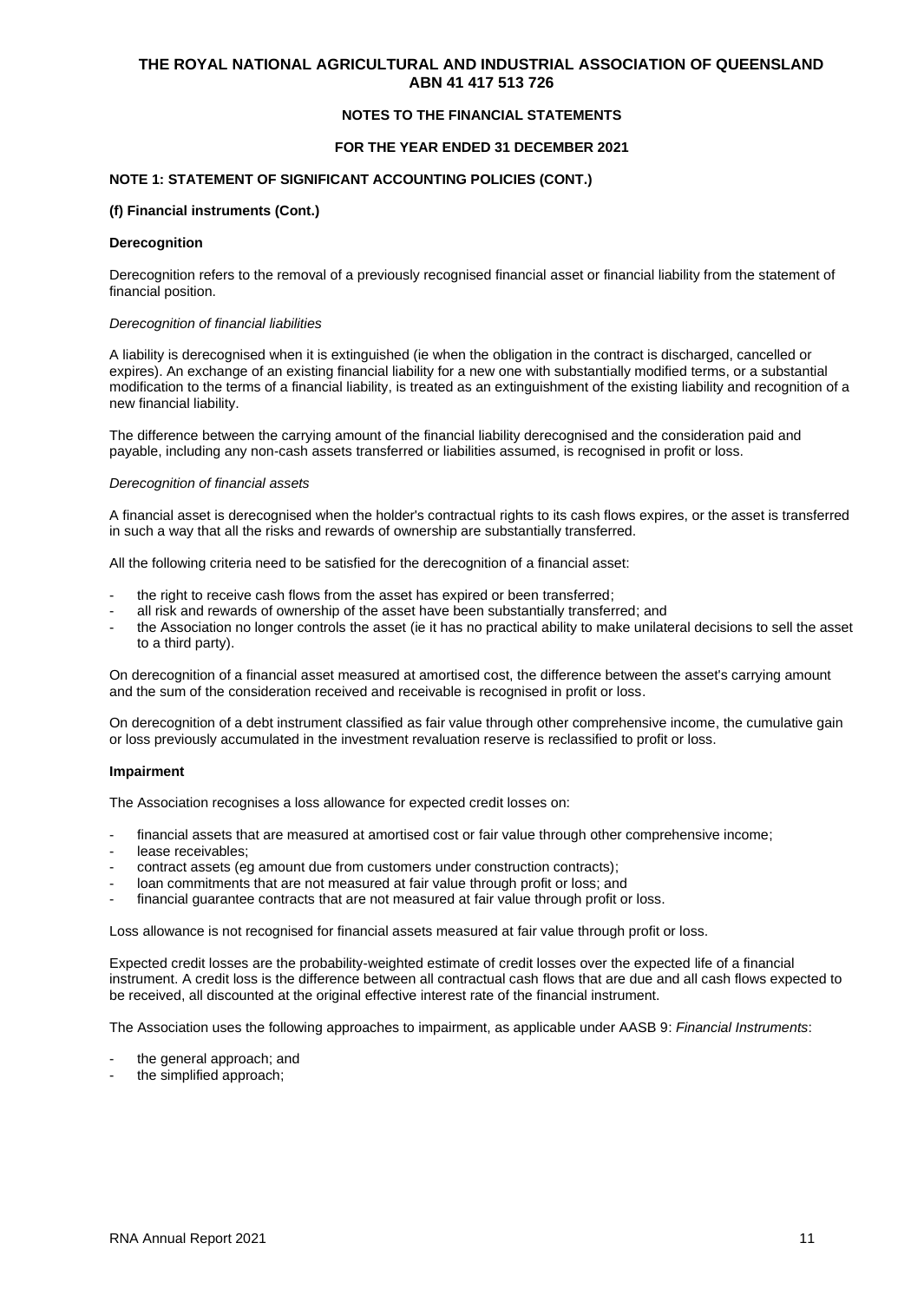### **NOTES TO THE FINANCIAL STATEMENTS**

### **FOR THE YEAR ENDED 31 DECEMBER 2021**

### **NOTE 1: STATEMENT OF SIGNIFICANT ACCOUNTING POLICIES (CONT.)**

#### **(f) Financial instruments (Cont.)**

#### *General approach*

Under the general approach, at each reporting period, the Association assessed whether the financial instruments are credit impaired, and:

- if the credit risk of the financial instrument increased significantly since initial recognition, the Association measured the loss allowance of the financial instruments at an amount equal to the lifetime expected credit losses; and
- if there was no significant increase in credit risk since initial recognition, the Association measured the loss allowance for that financial instrument at an amount equal to 12-month expected credit losses.

#### *Simplified approach*

The simplified approach does not require tracking of changes in credit risk at every reporting period, but instead requires the recognition of lifetime expected credit loss at all times.

This approach is applicable to:

- trade receivables or contract assets that result from transactions that are within the scope of AASB 15: *Revenue from Contracts with Customers*, and which do not contain a significant financing component; and
- lease receivables.

In measuring the expected credit loss, a provision matrix for trade receivables is used taking into consideration various data to get to an expected credit loss (ie diversity of its customer base, appropriate groupings of its historical loss experience, etc).

### *Recognition of expected credit losses in financial statements*

At each reporting date, the Association recognises the movement in the loss allowance as an impairment gain or loss in the statement of profit or loss and other comprehensive income.

The carrying amount of financial assets measured at amortised cost includes the loss allowance relating to that asset.

Assets measured at fair value through other comprehensive income are recognised at fair value with changes in fair value recognised in other comprehensive income. The amount in relation to change in credit risk is transferred from other comprehensive income to profit or loss at every reporting period.

For financial assets that are unrecognised (eg loan commitments yet to be drawn, financial guarantees), a provision for loss allowance is created in the statement of financial position to recognise the loss allowance.

#### **(g) Property, plant and equipment**

Each class of property, plant and equipment is carried at cost or fair value less, where applicable, any accumulated depreciation and any accumulated impairment losses.

#### *Property*

Property is measured on a cost basis.

#### *Plant and equipment*

Plant and equipment is measured on the cost basis.

The carrying amount of plant and equipment is reviewed annually by Council to ensure it is not in excess of the recoverable amount from those assets. The recoverable amount is assessed on the basis of the expected net cash flows which will be received from the assets employment and subsequent disposal. The expected net cash flows have been discounted to present values in determining recoverable amounts.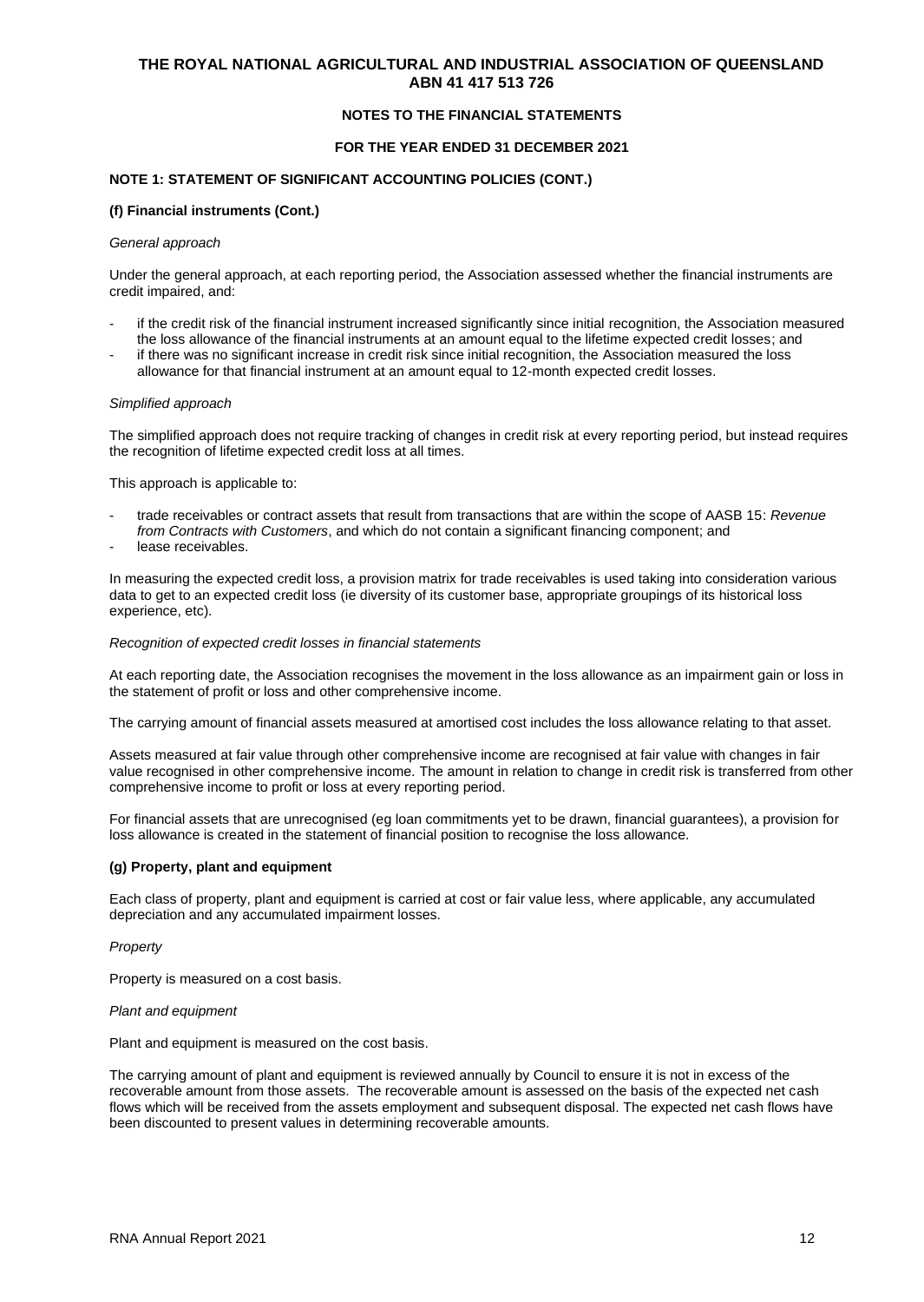### **NOTES TO THE FINANCIAL STATEMENTS**

### **FOR THE YEAR ENDED 31 DECEMBER 2021**

#### **NOTE 1: STATEMENT OF SIGNIFICANT ACCOUNTING POLICIES (CONT.)**

### **(g) Property, plant and equipment (Cont.)**

#### *Depreciation*

The depreciable amount of all fixed assets are depreciated over their estimated useful lives commencing from the time the asset is held ready for use. Land and the land component of any class of fixed asset is not depreciated.

Freehold land and buildings are carried at cost or at independent or Council valuation.

| <b>Class of fixed asset</b>           | <b>Depreciation rates</b> | <b>Depreciation basis</b> |
|---------------------------------------|---------------------------|---------------------------|
| Buildings at cost                     | $2 - 26%$                 | Straight line             |
| Plant and equipment at cost           | $2 - 33%$                 | Straight line             |
| Sub-stations and electrical equipment | $5 - 20%$                 | Straight line             |

#### **(h) Land held for resale**

Non-current assets are classified as held for sale if their carrying amount will be recovered principally through a sale transaction rather than through continuing use and a sale is considered highly probable. They are measured at the lower of their carrying amount and fair value less costs to sell.

#### **(i) Intangibles**

#### *Other intangibles*

Intangible assets consist of computer software acquired to assist in managing the operations of the Association.

Software assets are initially recorded at the purchase price. Other intangible assets are amortised on a straight line basis over the period of 3-5 years. The balances are reviewed annually and any balance representing future benefits the realisation of which is considered to be no longer probable are written off.

#### **(j) Impairment**

Assets with an indefinite useful life are not amortised but are tested annually for impairment in accordance with AASB 136. Assets subject to annual depreciation or amortisation are reviewed for impairment whenever events or circumstances arise that indicate that the carrying amount of the asset may be impaired.

An impairment loss is recognised where the carrying amount of the asset exceeds its recoverable amount. The recoverable amount of an asset is defined as the higher of its fair value less costs to sell and value in use.

#### **(k) Provisions**

Provisions are recognised when the association has a legal or constructive obligation, as a result of past events, for which it is probable that an outflow of economic benefits will result and that outflow can be reliably measured.

#### **(l) Leases**

#### **The Association as lessee**

At inception of a contract, the Association assesses if the contract contains or is a lease. If there is a lease present, a right-of-use asset and a corresponding lease liability is recognised by the Association where the Association is a lessee.

However, all contracts that are classified as short-term leases (ie a lease with a remaining lease term of 12 months or less) and leases of low-value assets are recognised as an operating expense on a straight-line basis over the term of the lease. Variable lease payments which do not depend on an index or a rate are excluded from the initial measurement of the lease liability and asset.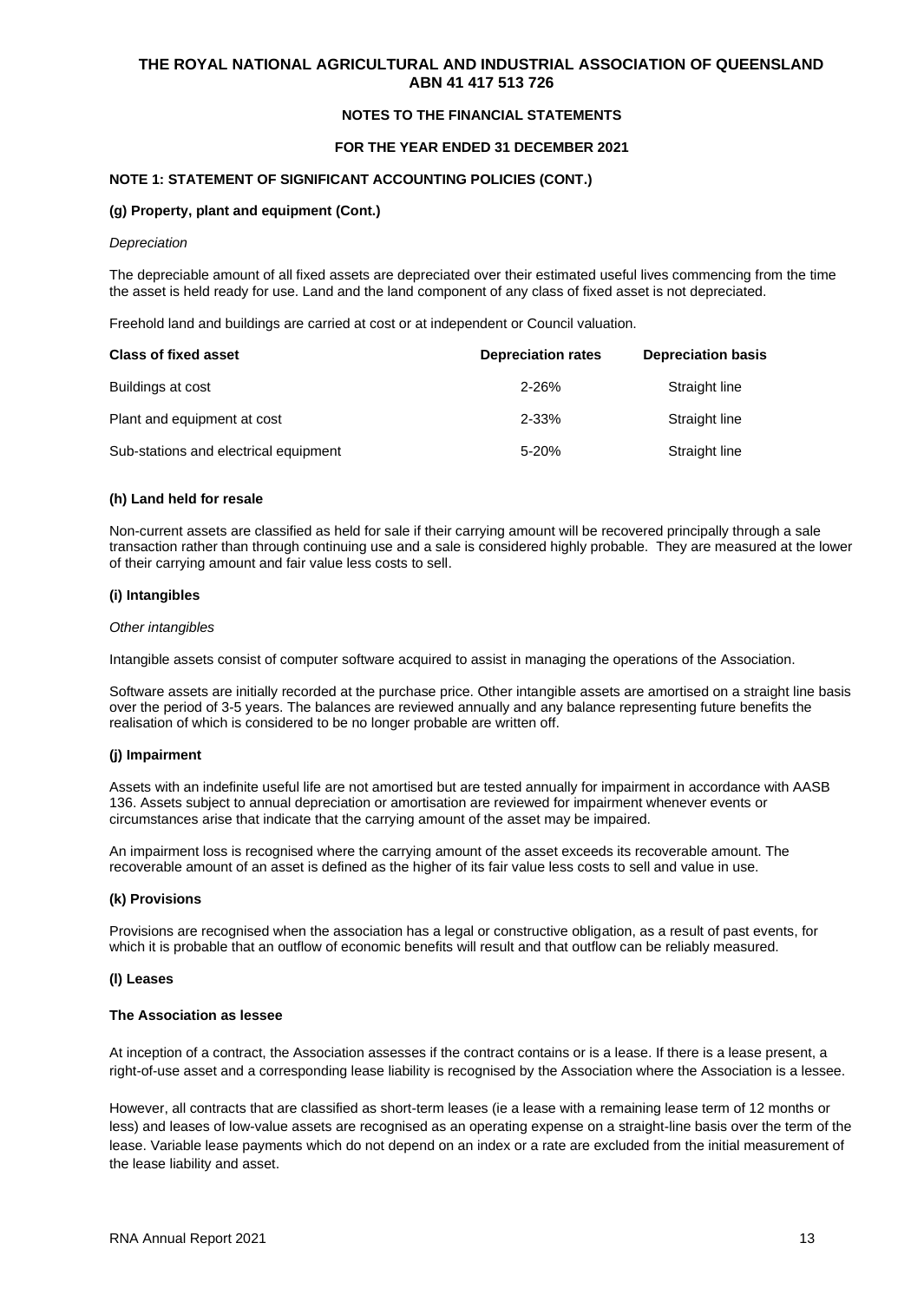### **NOTES TO THE FINANCIAL STATEMENTS**

### **FOR THE YEAR ENDED 31 DECEMBER 2021**

### **NOTE 1: STATEMENT OF SIGNIFICANT ACCOUNTING POLICIES (CONT.)**

#### **(l) Leases (Cont.)**

#### *Concessionary Leases*

For leases that have significantly below-market terms and conditions principally to enable the Association to further its objectives (commonly known as peppercorn/concessionary leases), the Association has adopted the temporary relief under AASB 2018-8 and measures the right-of-use assets at cost on initial recognition.

#### **The Association as lessor**

The Association leases parts of its land to external parties.

Upon entering into each contract as a lessor, the Association assesses if the lease is a finance or operating lease The contract is classified as a finance lease when the terms of the lease transfer substantially all the risks and rewards of ownership to the lessee. All other leases not within this definition are classified as operating leases.

Rental income received from operating leases is recognised on a straight-line basis over the term of the specific lease.

Initial direct costs incurred in entering into an operating lease (for example legal cost, cost to setup) are included in the carrying amount of the leased asset and recognised as an expense on a straight-line basis over the lease term.

Rental income due under finance leases is recognised as receivables at the amount of the Association's net investment in the leases.

When a contract is determined to include lease and non-lease components, the Association applies AASB 15 to allocate the consideration under the contract to each component.

#### **(m) Employee benefits**

#### *(i) Short-term employee benefit obligations*

Liabilities arising in respect of wages and salaries, annual leave, and any other employee benefits expected to be wholly settled within twelve months of the reporting date are measured at their nominal amounts based on remuneration rates which are expected to be paid when the liability is settled. The expected cost of short-term employee benefits in the form of compensated absences such as annual leave and accumulated sick leave is recognised in the provision for employee benefits. All other short-term employee benefit obligations are presented as payables.

#### *(ii) Long-term employee benefit obligations*

Liabilities arising in respect of long service leave and annual leave which is not expected to be settled within twelve months of the reporting date are measured at the present value of the estimated future cash outflow to be made in respect of services provided by employees up to the reporting date.

Employee benefit obligations are presented as current liabilities in the balance sheet if the Association does not have an unconditional right to defer settlement for at least twelve months after the reporting date, regardless of when the actual settlement is expected to occur.

#### **(n) Borrowing costs**

Borrowing costs can include interest, amortisation of discounts or premiums relating to borrowings and ancillary costs incurred in connection with arrangement of borrowings.

Borrowing costs are expensed as incurred, except for borrowing costs incurred as part of the cost of the construction of a qualifying asset which are capitalised until the asset is ready for its intended use or sale.

#### **(o) Goods and services tax (GST)**

Revenues, expenses and assets are recognised net of the amount of GST, except where the amount of GST incurred is not recoverable from the Tax Office. In these circumstances the GST is recognised as part of the cost of acquisition of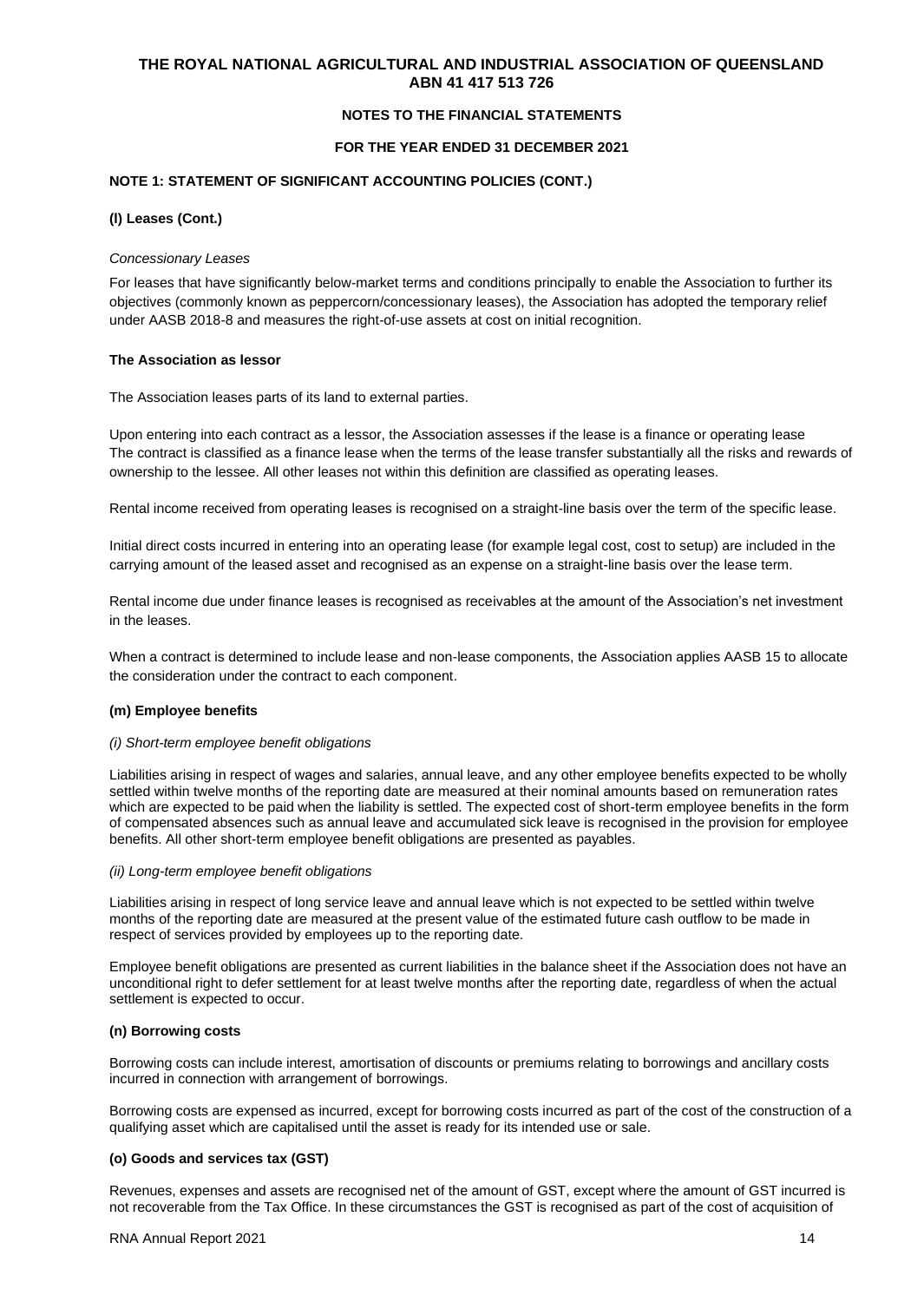### **NOTES TO THE FINANCIAL STATEMENTS**

### **FOR THE YEAR ENDED 31 DECEMBER 2021**

#### **NOTE 1: STATEMENT OF SIGNIFICANT ACCOUNTING POLICIES (CONT.)**

#### **(o) Goods and services tax (GST) (Cont.)**

the asset or as part of an item of the expense. Receivables and payables in the statement of financial position are shown inclusive of GST.

Cash flows are presented in the statement of cash flows on a gross basis, except for the GST component of investing and financing activities, which are disclosed as operating cash flows.

### **(p) Comparatives**

Where necessary, comparative information has been reclassified and repositioned for consistency with current year disclosures.

#### **(q) Trust funds**

The RNA from time to time receives monies from third parties to be held in trust and used for specific prize payments where the particular prize is eligible to be paid. These monies accrue interest at the average term deposit rate with any prizes paid deducted from the balance of the trust fund.

#### **(r) Going Concern**

During the year ended 31 December 2021, the Association made a loss of \$9,807,995 (2020: loss \$1,058,189). At 31 December 2021, the Association has net liabilities of \$6,341,504 (2020: net assets of \$3,466,491) and a working capital deficit of \$6,440,007 (2020: deficit \$177,947). Operating cash outflows were \$2,673,016 (2020 inflow of \$6,355,044). The financial statements have been prepared on a going concern basis, which contemplates the realisation of assets and extinguishment of liabilities in the ordinary course of business.

#### Net Current Asset Position

At 31 December 2021 the Association's current liabilities exceed its current assets by \$6,440,007 (2020: \$177,947). The deficiency in current assets is primarily caused by:

*QTC Loans - \$6,317,251 (2020: \$5,936,784) (refer note 12)*

The repayments on this loan will be funded by Lend Lease by way of Advance Land Payments through the RNADF as stipulated under the Project Development Agreement (PDA).

*Venue hire rent and bonds & Other - \$4,408,280 (2020: \$3,253,486) (refer note 14)*

These amounts relate to future events and/or performance obligations of contracts that are yet to be satisfied. It should be noted that monies relating to these items have already been received and will be transferred to revenue once the recognition criteria have been met, as such these do not require any future cash outflows to settle these liabilities.

#### **Net Liability Position**

At 31 December 2021 the Association's total liabilities exceed its total assets by \$6,341,504. The deficiency in total assets is primarily caused by:

*QTC Loans - \$29,781,868 (2020: \$35,718,690) (refer note 12)*

The repayments on this loan will be funded by Lend Lease by way of Advance Land Payments through the RNADF as stipulated under the Project Development Agreement (PDA).

*Prepaid Land Entitlements – The Yards - \$4,298,447 (2020: \$4,298,447) (refer note 14)*

This amount consists of Land Entitlements paid by Lend Lease in 2016 and 2017 prior to The Yards property settlements which will occur in future periods. This prepayment will be taken up as revenue when property settlements occur, as such these do not require any future cash outflows to settle these liabilities.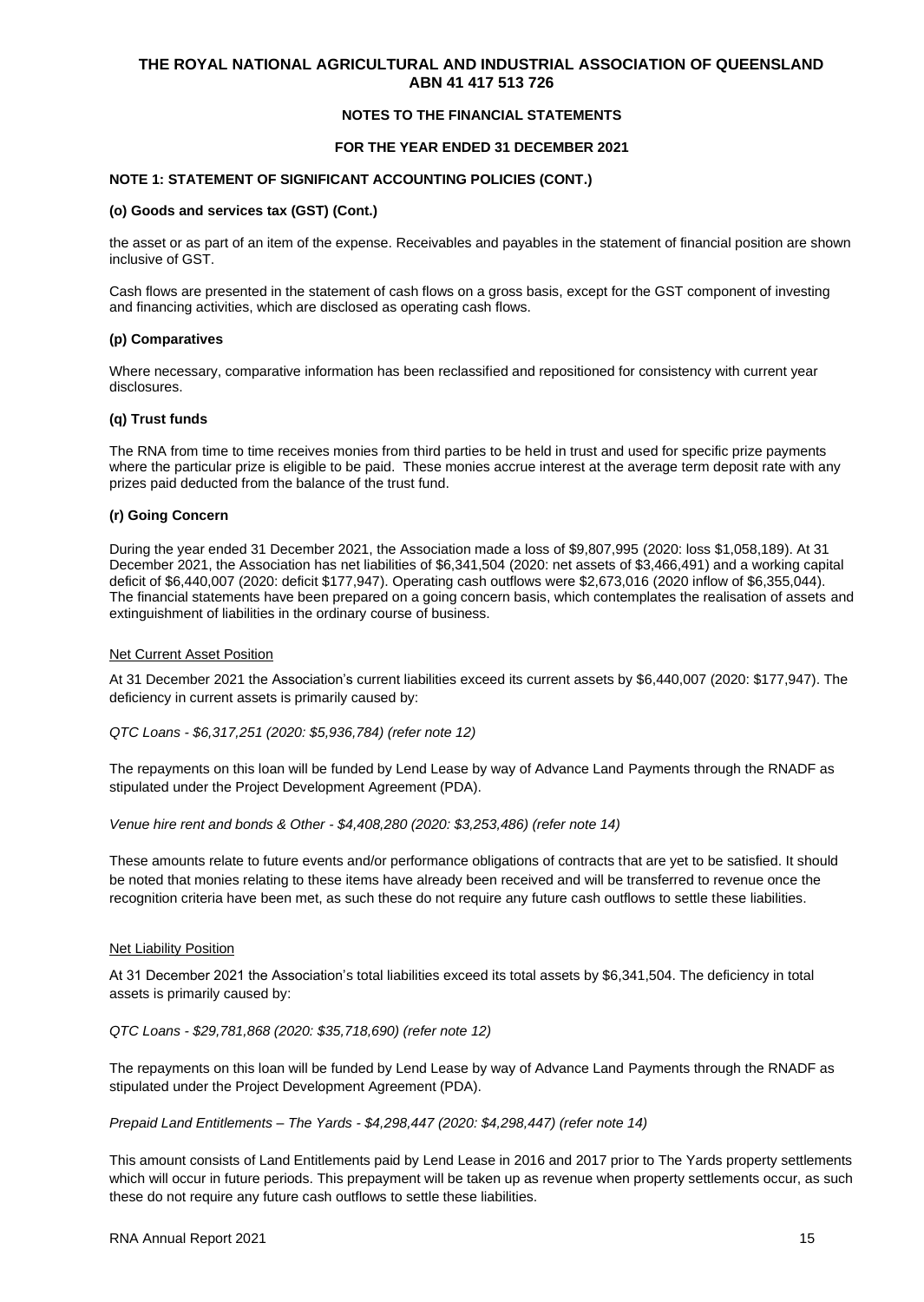### **NOTES TO THE FINANCIAL STATEMENTS**

### **FOR THE YEAR ENDED 31 DECEMBER 2021**

### **(r) Going Concern (Cont'd)**

### **Liquidity**

In addition, the Association currently has a working capital facility with QTC to the value of \$3,000,000, that has not been drawn down on as at 31 December 2021 (2020: \$nil). This facility is set to expire on 31 December 2022, however is expected to be renewed as has occurred historically.

In March 2022, the Association received a grant of \$6,506,620 from the Department of Agriculture, Water and Environment in relation to the Supporting Agricultural Shows and Field Days grant program for those bodies that were forced to cancel their shows during 2021.

Based on the Association's forward cash flow projections, it indicates that the Association is able to meet its debts as and when they become due and payable.

On this basis the Councillor's have determined that the financial report should be prepared on a going concern basis

### **(s) Sinking fund**

The RNA entered into a Site Management Agreement in 2016 which provides governance over the shared Brisbane Showgrounds precinct public realm. Under this agreement, a Sinking Fund containing contributions from each property across the Brisbane Showgrounds Precinct has been established to provide funds for future capital maintenance and improvements in public realm areas.

### **NOTE 2: CRITICAL ACCOUNTING ESTIMATES AND JUDGEMENTS**

Certain accounting estimates include assumptions concerning the future, which, by definition, will seldom represent actual results. Estimates and assumptions based on future events have a significant inherent risk, and where future events are not as anticipated there could be a material impact on the carrying amounts of the assets and liabilities discussed below:

#### *(a) Impairment*

All assets are assessed for impairment at each reporting date by evaluating whether indicators of impairment exist in relation to the continued use of the asset by the RNA. If an indicator of impairment exists the recoverable amount of the asset is determined.

#### *(b) Useful lives of property, plant and equipment*

Useful lives of property, plant and equipment are based upon expectations of the consumption of the assets at their acquisition date and are re-assessed annually. The actual useful lives of property, plant and equipment may vary for various reasons from the useful lives adopted for depreciation purposes.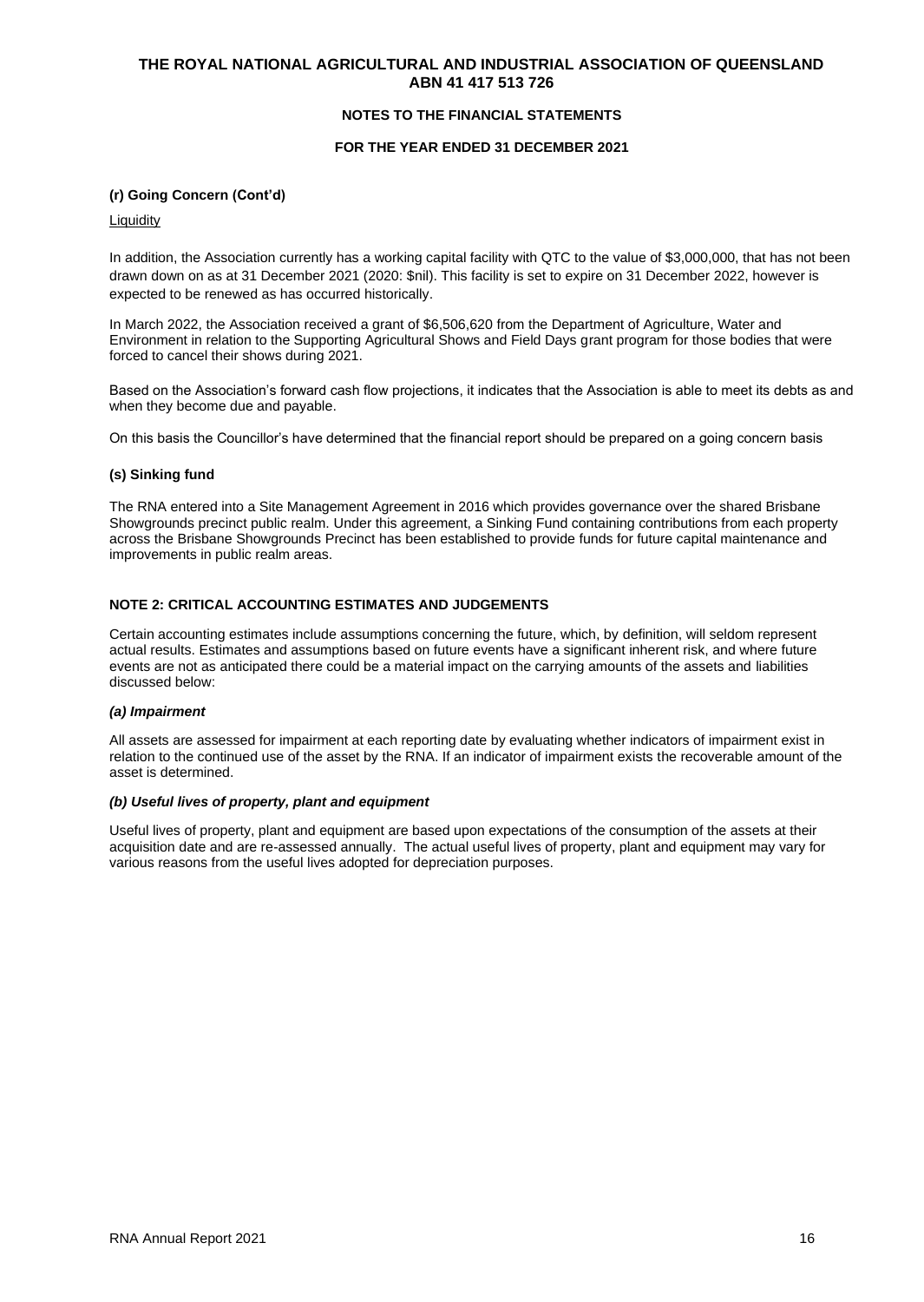## **NOTES TO THE FINANCIAL STATEMENTS**

## **FOR THE YEAR ENDED 31 DECEMBER 2021**

|                                                                                                                                    | 2021<br>\$                                  | 2020<br>\$                                  |
|------------------------------------------------------------------------------------------------------------------------------------|---------------------------------------------|---------------------------------------------|
| <b>NOTE 3: OPERATING SURPLUS</b>                                                                                                   |                                             |                                             |
| Profit / (Loss) before income tax has been determined after:                                                                       |                                             |                                             |
| Net gain on disposal of non-current assets:                                                                                        |                                             |                                             |
| -Proceeds from sale of assets                                                                                                      | 17,100                                      |                                             |
| -Loss on disposal of non-current assets                                                                                            | (95,097)                                    | (18, 393)                                   |
| - Profit / (Loss) on sale or disposal of property, plant and equipment                                                             | (77, 997)                                   | (18, 393)                                   |
| - Redevelopment Net Revenue - The Green                                                                                            |                                             | 30,062                                      |
|                                                                                                                                    |                                             | 30,062                                      |
| Cost of Goods Sold - Redevelopment<br>- Land held for resale - expensed<br>- Duties and Taxes<br>- Lend Lease Performance Payments |                                             | 12,663<br>17,970<br>1,400<br>32,033         |
| Net gain on Compensation claims                                                                                                    | 1,131,366                                   | 4,579,139                                   |
| Depreciation<br>- Buildings<br>- Plant and equipment<br>- Sub-stations and electrical equipment                                    | 2,387,583<br>618,062<br>34,111<br>3,039,756 | 2,386,018<br>629,088<br>31,446<br>3,046,552 |
| Amortisation of non-current assets                                                                                                 |                                             |                                             |
| - Software                                                                                                                         | 65,854                                      | 65,993                                      |
| Bad debts                                                                                                                          |                                             |                                             |
| - Trade receivables                                                                                                                | 62,145                                      | (22, 978)                                   |
| Finance costs                                                                                                                      |                                             |                                             |
| - Interest and finance charges paid/payable for financial liabilities not at fair value<br>through the profit and loss             | 2,358,578                                   | 2,696,560                                   |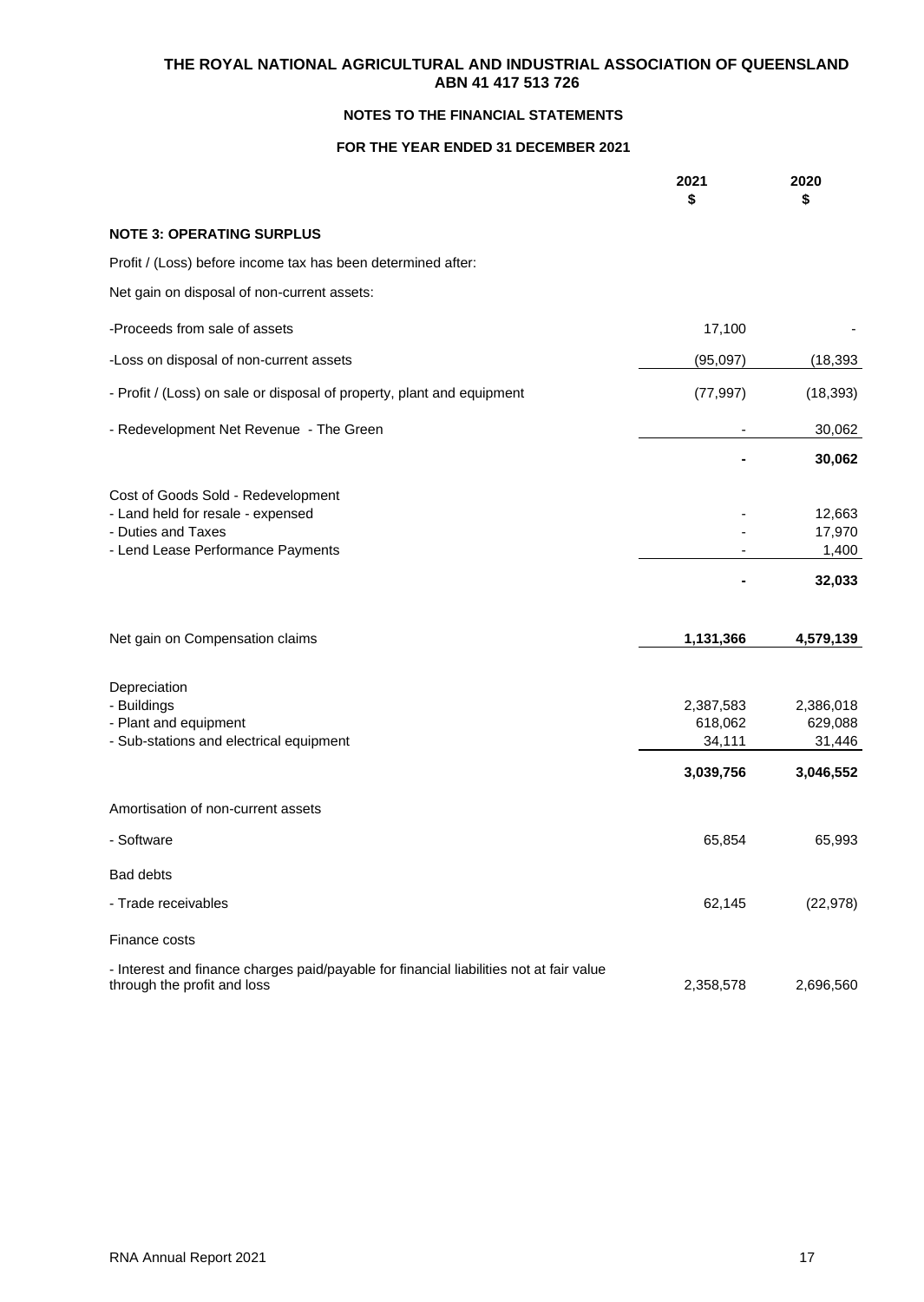## **NOTES TO THE FINANCIAL STATEMENTS**

## **FOR THE YEAR ENDED 31 DECEMBER 2021**

|                                                                 | 2021<br>\$ | 2020<br>\$ |
|-----------------------------------------------------------------|------------|------------|
| <b>NOTE 4: CASH AND CASH EQUIVALENTS</b>                        |            |            |
| Cash on hand                                                    | 16,836     | 26,676     |
| Cash at bank                                                    | 4,576,069  | 8,912,957  |
|                                                                 | 4,592,905  | 8,939,633  |
| <b>NOTE 5: RECEIVABLES</b>                                      |            |            |
| <b>CURRENT</b>                                                  |            |            |
| Trade receivables                                               | 763,819    | 1,032,148  |
| Provision for impairment                                        | (2,077)    | (1,641)    |
|                                                                 | 761,742    | 1,030,507  |
| Other receivables                                               | 236,723    | 796,517    |
| <b>GST</b> receivable                                           | 79,375     | 828        |
|                                                                 | 1,077,840  | 1,827,852  |
| <b>NON CURRENT</b>                                              |            |            |
| Land entitlements - The Green                                   | 169,113    | 169,113    |
|                                                                 |            |            |
| Impairment of trade receivables<br>Opening balance at 1 January | 1,641      | 41,341     |
| Charge for the year                                             | 62,145     | (21, 337)  |
| Amounts written off (uncollectable)                             | (61, 709)  | (18, 363)  |
| Closing balance at 31 December                                  | 2,077      | 1,641      |
|                                                                 |            |            |
| <b>NOTE 6: INVENTORIES</b>                                      |            |            |
| <b>CURRENT</b>                                                  |            |            |
| At cost                                                         |            |            |
| Finished goods                                                  | 302,082    | 363,453    |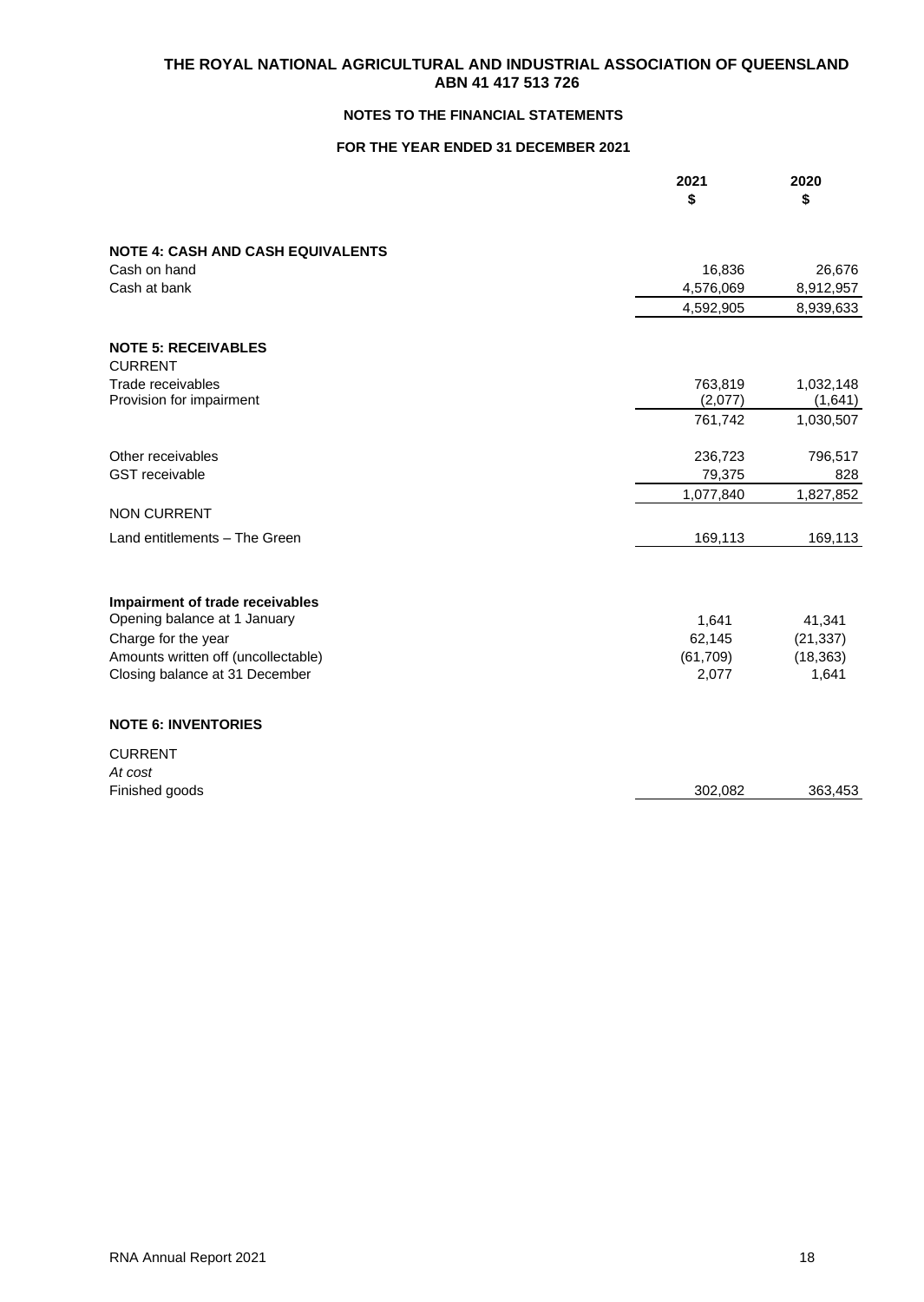## **NOTES TO THE FINANCIAL STATEMENTS**

## **FOR THE YEAR ENDED 31 DECEMBER 2021**

|                                                                          | 2021<br>\$ | 2020<br>\$ |
|--------------------------------------------------------------------------|------------|------------|
| <b>NOTE 7: OTHER ASSETS</b>                                              |            |            |
| <b>CURRENT</b>                                                           |            |            |
| Prepayments                                                              | 397,388    | 258,622    |
| Restricted cash – RNADF (a)                                              | 151        | 431        |
| Restricted cash – SMA Sinking Fund (b)                                   | 599,073    | 445,754    |
| Restricted cash – SMA Administration Fund (c)                            | 5,261      | 46,877     |
| Restricted cash - King Street Carpark Account (e)                        | 103,051    | 77,083     |
|                                                                          | 1,104,924  | 828,767    |
| <b>NON CURRENT</b>                                                       |            |            |
| Prepaid EDQ (Economic Development Qld) Infrastructure Levies - The Yards | 1,408,085  | 1,408,085  |
| Prepaid EDQ (Economic Development Qld) Infrastructure Levies - The Green | 216,205    | 216,205    |
|                                                                          | 1,624,290  | 1,624,290  |

#### *(a) Restricted cash – RNADF*

The RNA development fund (RNADF) is an account established to receive Land Entitlements and other RNA Project Entitlements and to pay RNA Project Costs and other expenses relevant to the development project.

#### *(b) Restricted cash – SMA Sinking Fund*

The Sinking Fund is an account established to receive contributions from the Brisbane Showgrounds precinct property owners for the purpose of future capital maintenance and improvements to shared public realm areas.

### *(c) Restricted cash – SMA Administration Fund*

The Administration Fund is an account established to receive contributions from the Brisbane Showgrounds precinct property owners for the purpose of administering and funding the operations of shared public realm areas.

#### *(d) Restricted cash – King Street Carpark Account*

The King Street Carpark Account is an account established to receive revenue from the operations of the King Street Carpark and pay costs associated with administering the operations of the carpark. Lend Lease receive the net proceeds from this account.

| <b>NOTE 8: INTANGIBLE ASSETS</b>        |             |             |
|-----------------------------------------|-------------|-------------|
| Software at cost                        | 1.154.729   | 1,593,099   |
| Accumulated amortisation and impairment | (1,087,657) | (1,365,074) |
|                                         | 67.072      | 228,025     |
|                                         |             |             |

Reconciliation of the carrying amounts of intangible assets at the beginning and end of the current financial year:

| Software at cost     |           |          |
|----------------------|-----------|----------|
| Opening balance      | 228,025   | 294,018  |
| Additions            | -         |          |
| <b>Disposals</b>     | (95,099)  |          |
| Amortisation expense | (65, 854) | (65,993) |
| Closing balance      | 67.072    | 228,025  |
|                      |           |          |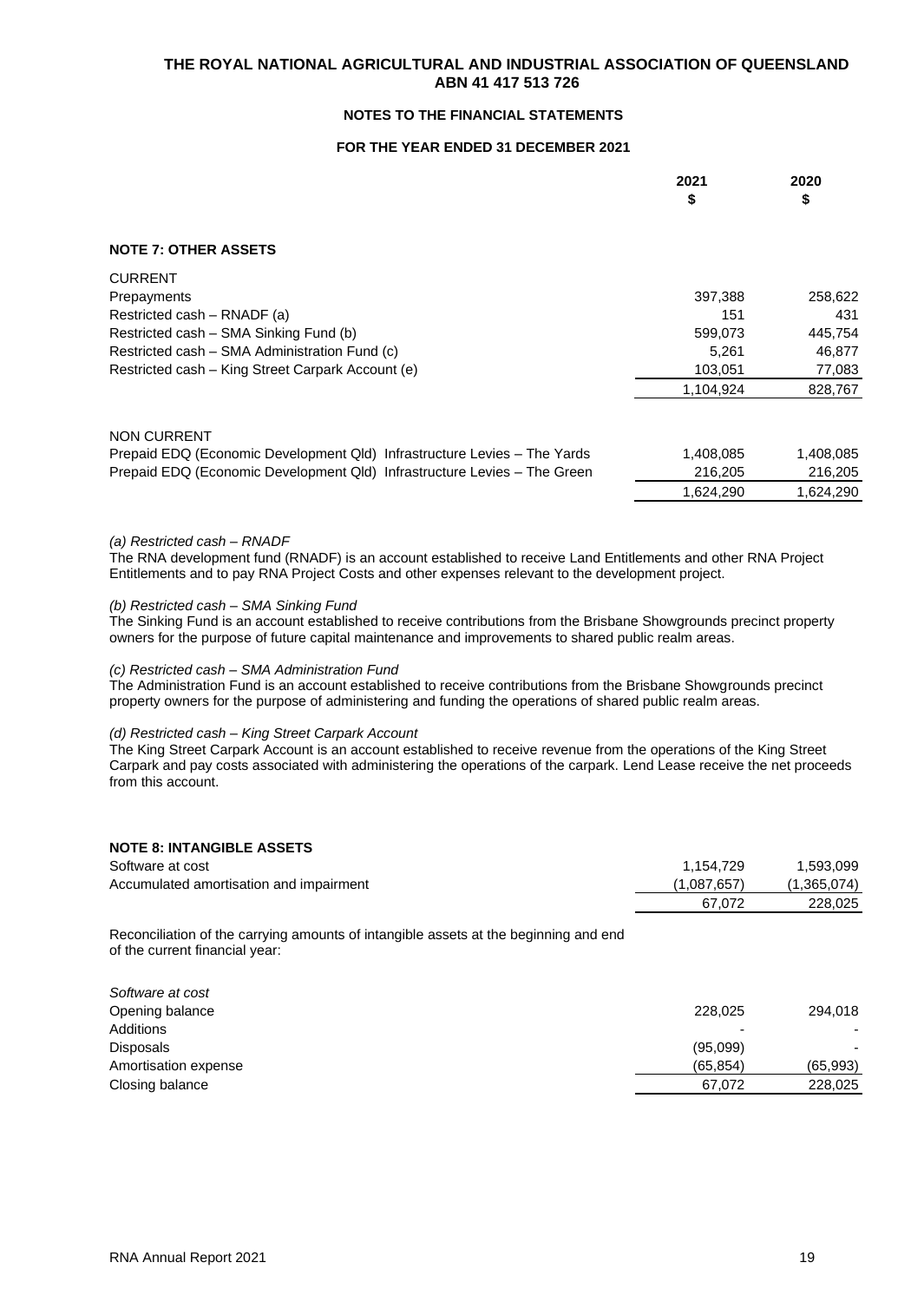## **NOTES TO THE FINANCIAL STATEMENTS**

## **FOR THE YEAR ENDED 31 DECEMBER 2021**

|                                                         | 2021<br>\$ | 2020<br>จ |
|---------------------------------------------------------|------------|-----------|
| <b>NOTE 9: REDEVELOPMENT WORK IN PROGRESS</b>           |            |           |
| <b>CURRENT ASSETS</b><br>Redevelopment Work In Progress |            |           |
| NON CURRENT ASSETS<br>Redevelopment Work In Progress    | 8,005,678  | 8,005,678 |

Redevelopment Work In Progress comprises capitalised expenses in relation to the redevelopment project including but not limited to legal expenses, consultants fees and salaries and wages.

## **NOTE 10: PROPERTY, PLANT AND EQUIPMENT**

### **Capital Work In Progress**

| Work In Progress<br>At cost                         |                | 2,000          |
|-----------------------------------------------------|----------------|----------------|
|                                                     |                |                |
| Land                                                |                |                |
| Freehold land                                       |                |                |
| At cost                                             | 96,880         | 96,880         |
|                                                     |                |                |
| <b>Buildings and ground improvements</b><br>At cost | 118,601,915    | 118,625,198    |
| Accumulated depreciation                            | (33,920,319)   | (31, 636, 019) |
|                                                     | 84,681,596     | 86,989,179     |
|                                                     |                |                |
| <b>Plant and equipment</b>                          |                |                |
| Plant and equipment at cost                         | 19,994,784     | 19,838,668     |
| Accumulated depreciation                            | (14, 956, 711) | (14,636,846)   |
|                                                     | 5,038,073      | 5,201,822      |
| Sub-stations and electrical equipment at cost       | 608,145        | 586,907        |
| Accumulated depreciation                            | (400, 115)     | (366,004)      |
|                                                     | 208,030        | 220,903        |
| Total plant and equipment                           | 5,246,103      | 5,424,726      |
| Total property, plant and equipment                 | 90,024,579     | 92,510,784     |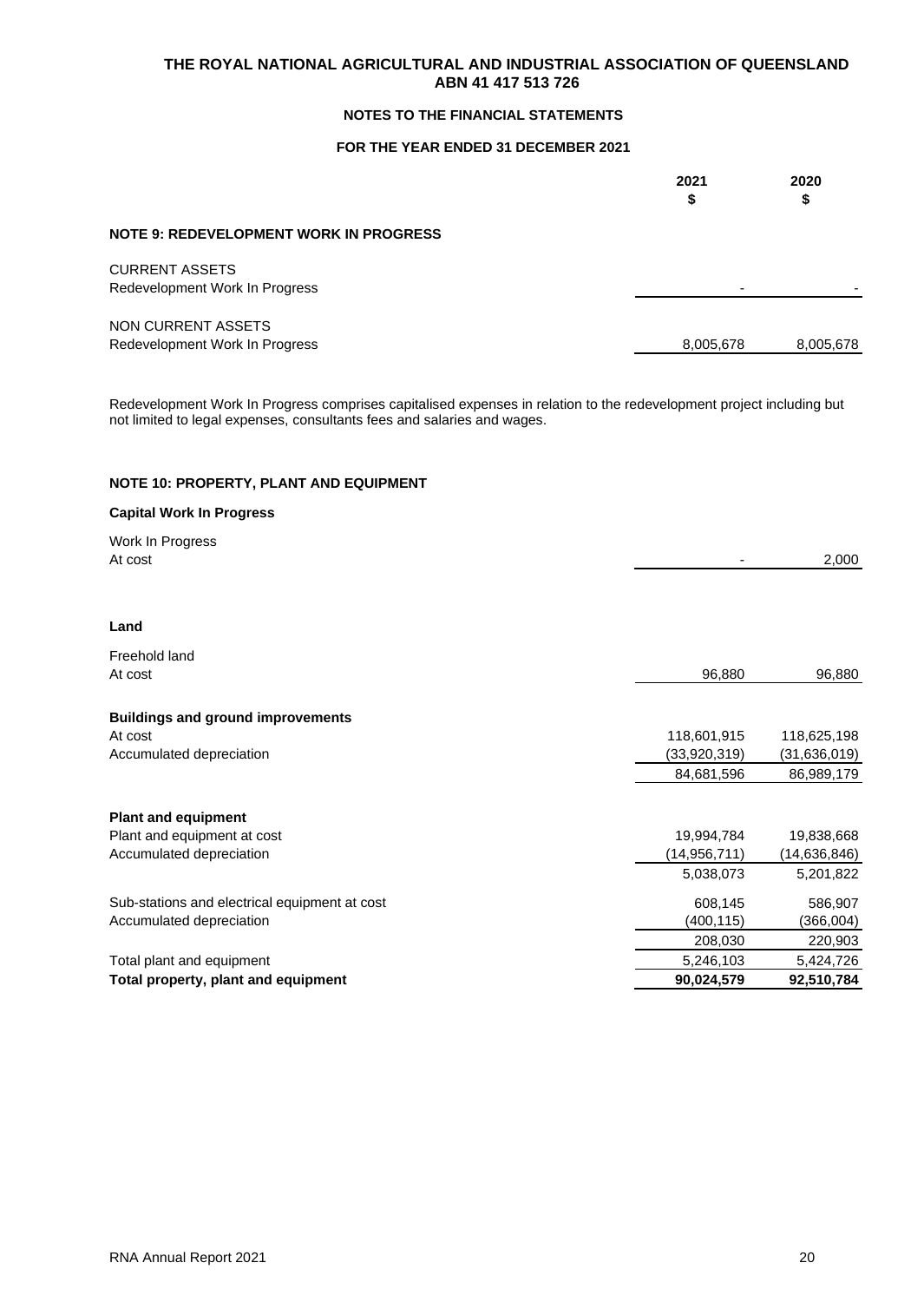### **THE ROYAL NATIONAL AGRICULTURAL AND INDUSTRIAL ASSOCIATION OF QUEENSLAND ABN 41 417 513 726 NOTES TO THE FINANCIAL STATEMENTS**

### **FOR THE YEAR ENDED 31 DECEMBER 2021**

| 2021 | 2020 |
|------|------|
| \$   | \$   |

## **NOTE 10 : PROPERTY, PLANT AND EQUIPMENT (CONT.)**

### **Reconciliations**

Reconciliation of the carrying amounts of property, plant and equipment at the beginning and end of the current financial year:

### **Rights and Obligations attached to Freehold Land**

The Association is incorporated under the Royal National Agricultural and Industrial Association of Queensland Act 1971 ("the Act") and operates under the provisions of that Act. In accordance with the Act, the Association cannot sell its land without the approval of the Governor in Council. In the event of an RNA insolvency, the balance site (approx 14 ha which has not been made available for private development) would be divested automatically to the State Government.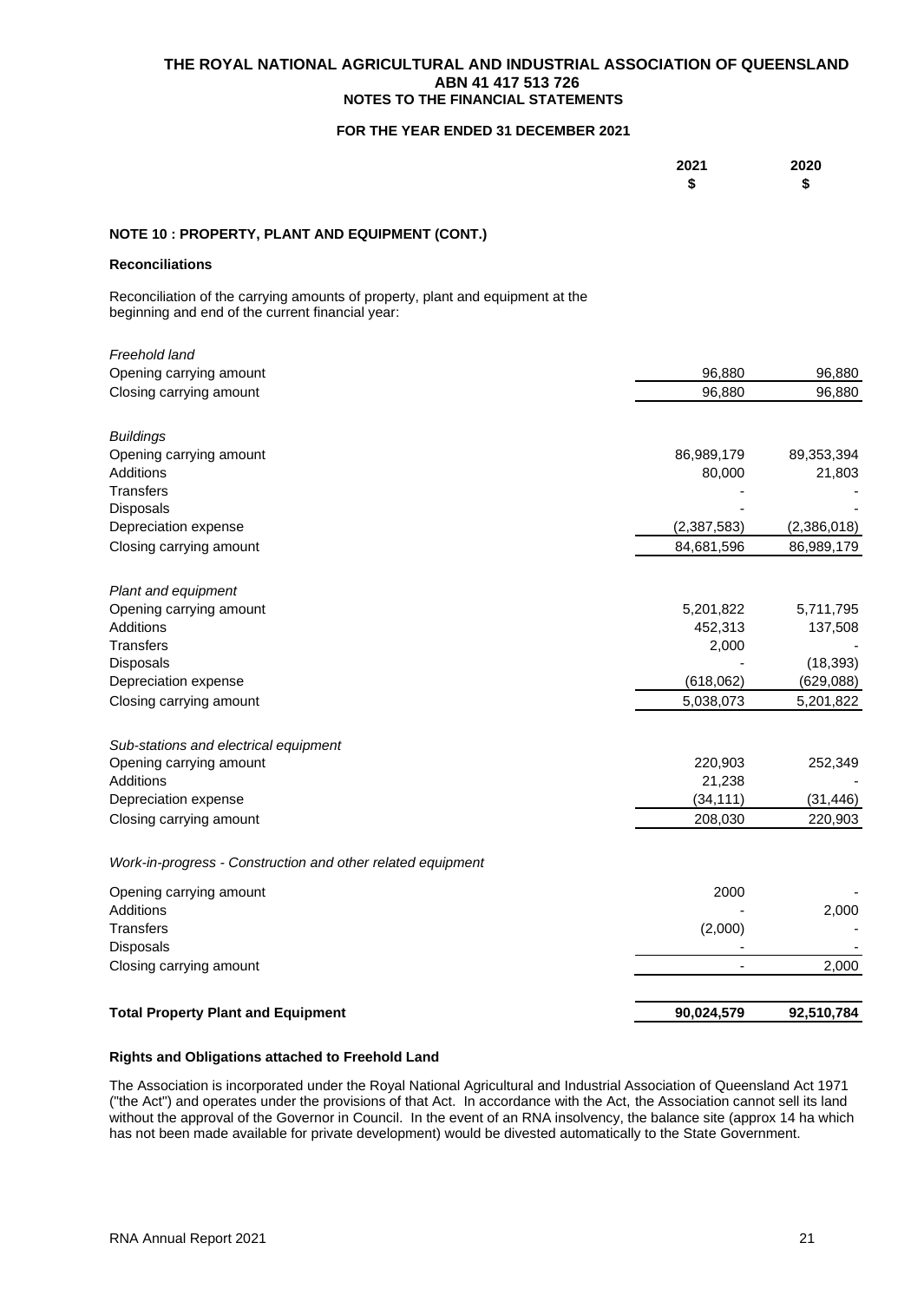### **NOTES TO THE FINANCIAL STATEMENTS**

### **FOR THE YEAR ENDED 31 DECEMBER 2021**

|                                                | 2021<br>\$ | 2020<br>\$ |
|------------------------------------------------|------------|------------|
| <b>NOTE 11: PAYABLES</b>                       |            |            |
| <b>CURRENT</b><br><b>Unsecured liabilities</b> |            |            |
| Trade creditors                                | 983,149    | 1,368,111  |
| Sundry creditors and accruals                  | 1,154,317  | 825,915    |
|                                                | 2,137,466  | 2,194,026  |
|                                                |            |            |
| <b>NOTE 12: BORROWINGS</b>                     |            |            |
| <b>CURRENT</b>                                 |            |            |
| Secured liabilities                            |            |            |
| Queensland Treasury Corporation loan           | 6,317,251  | 5,936,784  |
|                                                | 6,317,251  | 5,936,784  |
| <b>NON CURRENT</b>                             |            |            |
| Secured liabilities                            |            |            |
| Queensland Treasury Corporation loan           | 23,464,617 | 29,781,906 |
| Cash Advance Facility - Lend Lease             | 7,183,144  | 6,929,871  |
| Large Animal Pavilion - Lend Lease             | 30,000,000 | 30,000,000 |
|                                                | 60,647,761 | 66,711,777 |

### **Terms and conditions**

### *Queensland Treasury Corporation Loans*

The RNA has entered into a loan agreement with Queensland Treasury Corporation to assist in the financing of new facilities to be delivered as part of the RNA redevelopment. The loan is secured by a first registered mortgage over the balance site (i.e. the part of the RNA site that is not within the private development lots to be sold in accordance with the Project Development Agreement) and a first ranking charge over all of the assets of the RNA. As at 31 December 2021 \$59,000,000 (2020: \$59,000,000) had been drawn down, interest charges of \$31,290,236 (2020: \$29,191,797) calculated using the effective interest rate method have been capitalised and repayments of principal and interest totalling \$60,508,841 (2020: \$52,473,618) have been made.

Repayments of the principal are scheduled over an 11 year period with the first repayments made in 2016. Interest was variable until 10 January 2014 when it converted to a fixed rate of 7.105%. Interest was paid monthly whilst the rate was variable and then quarterly once the loan was transferred to the fixed facility.

The RNA also has a working capital facility with QTC to the value of \$3,000,000 as at 31 December 2021 (2020: \$3,000,000). This facility was not drawn at balance date (2020: \$nil drawn). This facility is set to expire on 31 December 2022.

#### *Cash Advance facility - Lend Lease*

As part of the RNA Redevelopment Project, Lend Lease has agreed to provide a standby cash advance facility of up to \$10,000,000 to meet funding shortfalls, essentially for Levies and RNA Project Costs. The terms and conditions of this facility are set out in a Project Finance Agreement. This facility will be repaid by future cash flows from the Redevelopment Project. The facility end date is the date of the final payment of all ULDA levies under the Redevelopment project. Interest is charged on the same basis as the Queensland Treasury Corporation Loan. Interest is not required to be repaid until there are sufficient funds in the RNADF to repay the interest. As at 31 December 2021 \$5,479,756 (2020: \$5,479,756) had been drawn down. Accumulated Interest of \$1,703,386 (2020: \$1,450,113) has been capitalised to the loan to date.

### *Large Animal Pavilion - Lend Lease*

As part of the construction of the Large Animal Pavilion within the next stage of the RNA Redevelopment Project, Lend Lease has agreed to lend RNA \$30,000,000 to fund the facility. Repayments of this loan facility are to be disbursed from RNADF when the RNADF has the funds for this to occur. As at 31 December 2021 \$30,000,000 (2020: \$30,000,000) had been drawn down.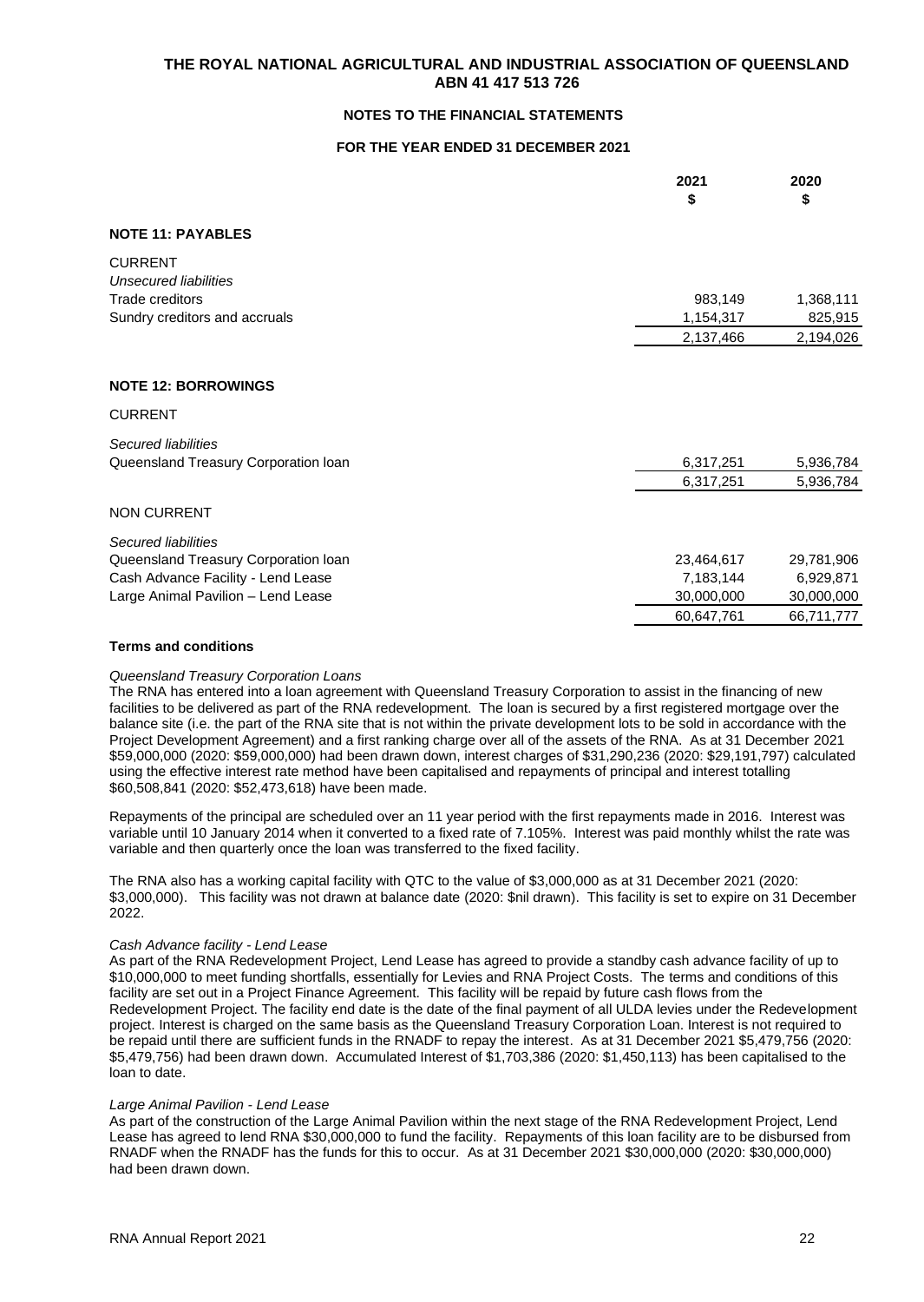## **NOTES TO THE FINANCIAL STATEMENTS**

## **FOR THE YEAR ENDED 31 DECEMBER 2021**

|                                              | 2021<br>\$ | 2020<br>\$ |
|----------------------------------------------|------------|------------|
| <b>NOTE 13: PROVISIONS</b>                   |            |            |
| <b>CURRENT</b>                               |            |            |
| Employee benefits                            | 654,761    | 753,356    |
| <b>Total Current Provision</b>               | 654,761    | 753,356    |
| <b>NON CURRENT</b>                           |            |            |
| Lend Lease Performance Payments              | 2,912,268  | 2,912,268  |
| Employee benefits                            | 321,201    | 256,408    |
| <b>Total Non Current Provision</b>           | 3,233,469  | 3,168,676  |
|                                              |            |            |
| <b>NOTE 14: OTHER LIABILITIES</b>            |            |            |
| <b>CURRENT</b>                               |            |            |
| Venue hire rent and bond                     | 3,128,612  | 2,691,379  |
| Other                                        | 1,279,668  | 562,107    |
|                                              | 4,408,280  | 3,253,486  |
| <b>NON CURRENT</b>                           |            |            |
| Deferred revenue (i)                         | 35,910,999 | 29,012,999 |
|                                              | 35,910,999 | 29,012,999 |
| (i) Deferred revenue comprises:              |            |            |
| Lend Lease initial payments (a)              | 4,611,436  | 4,611,436  |
| Contribution to public realm development (b) | 4,799,658  | 4,799,658  |
| Advance land payments (c)                    | 21,044,058 | 14,146,058 |
| Ekka Gross Floor Area (GFA) Waiver (d)       | 1,157,400  | 1,157,400  |
| Prepaid Land Entitlements - The Yards        | 4,298,447  | 4,298,447  |
|                                              | 35,910,999 | 29,012,999 |

#### *(a) Lend Lease initial payments*

Under the Project Development Agreement the Developer is liable to pay to the RNA the sum of \$6,000,000 as a contribution towards the RNA's costs and expenses of entering into the Redevelopment Agreement. These payments are made at intervals during the first 48 months of the project.

### *(b) Contribution to public realm development*

This amount relates to payments received from the developer for infrastructure works in relation to the Redevelopment Project, carried out by the RNA.

#### *(c) Advance land payments - Lend Lease*

Amounts owing to Lend Lease pursuant to the Master Plan Project Development Agreement (PDA) are secured by: - a mortgage over the land designated for redevelopment under the PDA

- a conditional contract for RNA to transfer undeveloped portions of the redevelopment land. Settlement of this contract only occurs if the PDA is terminated because of RNA default and Lend Lease elects to complete that contract instead of enforcing its mortgage security.

### *(d) Ekka Gross Floor Area (GFA) Waiver*

Under the revised Project Development Agreement, the GFA restriction has been removed with Lend Lease paying RNA \$1,500,000 as compensation.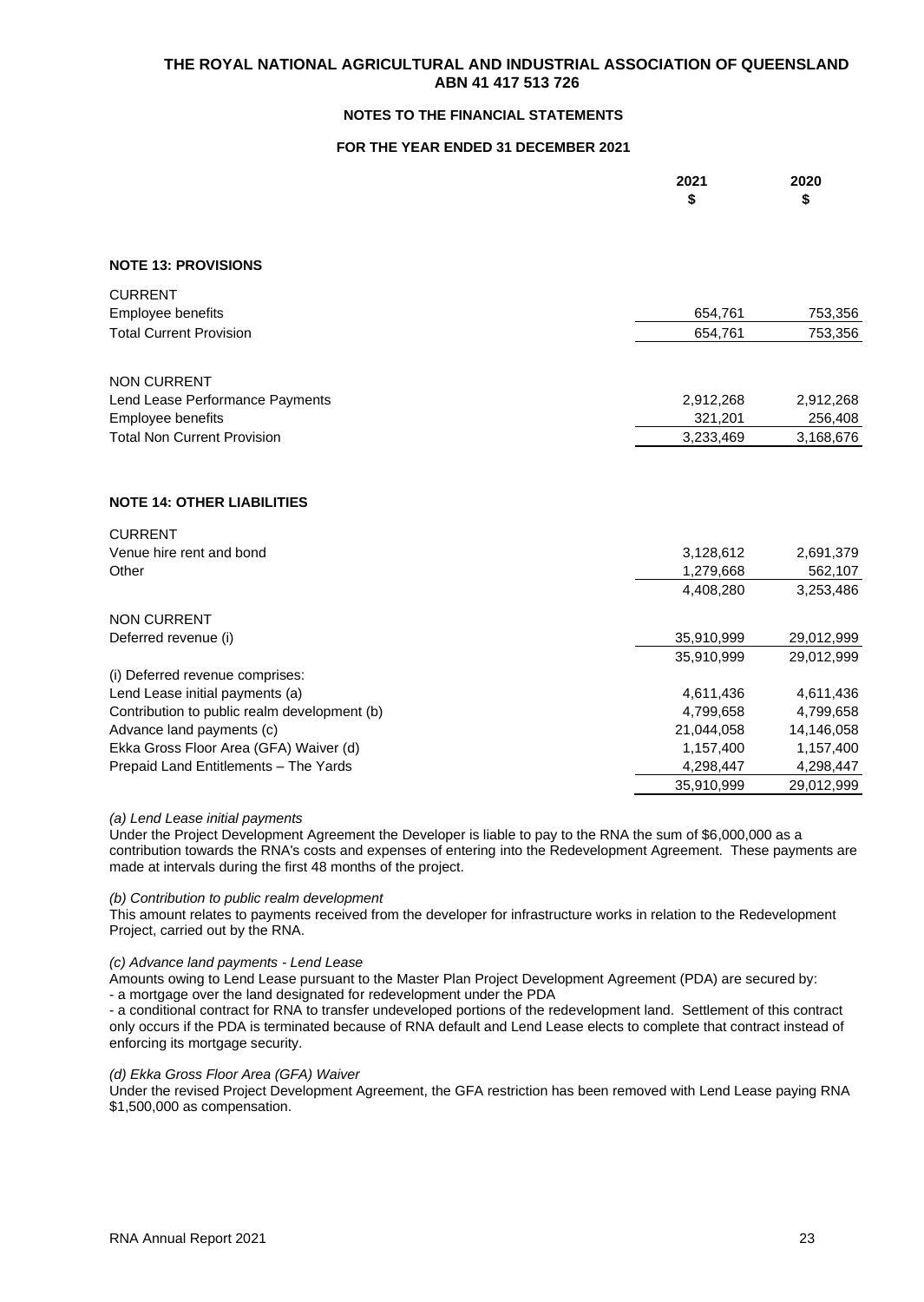## **NOTES TO THE FINANCIAL STATEMENTS**

## **FOR THE YEAR ENDED 31 DECEMBER 2021**

|                                                                                                                                                                                                                                                                                                                                                                                               | 2021<br>\$ | 2020<br>\$ |
|-----------------------------------------------------------------------------------------------------------------------------------------------------------------------------------------------------------------------------------------------------------------------------------------------------------------------------------------------------------------------------------------------|------------|------------|
|                                                                                                                                                                                                                                                                                                                                                                                               |            |            |
| <b>NOTE 15: RESERVES</b>                                                                                                                                                                                                                                                                                                                                                                      |            |            |
| Trust funds (a)                                                                                                                                                                                                                                                                                                                                                                               | 271,587    | 271,276    |
| Sinking Fund (b)                                                                                                                                                                                                                                                                                                                                                                              | 629,534    | 446,214    |
|                                                                                                                                                                                                                                                                                                                                                                                               | 901,121    | 717,490    |
| (a) Trust funds                                                                                                                                                                                                                                                                                                                                                                               |            |            |
| Trust funds consist of funds received from third parties to be held in trust and used<br>for specific prize payments. The transfer in the year comprises interest earned on<br>the funds in the year calculated at the average term deposit rate less prizes paid<br>from the fund in the year.                                                                                               |            |            |
| Movements in reserve                                                                                                                                                                                                                                                                                                                                                                          |            |            |
| Opening balance                                                                                                                                                                                                                                                                                                                                                                               | 271,276    | 270,384    |
| Interest received during the year                                                                                                                                                                                                                                                                                                                                                             | 1,141      | 892        |
| Prize payments during the year                                                                                                                                                                                                                                                                                                                                                                | (830)      |            |
| Closing balance                                                                                                                                                                                                                                                                                                                                                                               | 271,587    | 271,276    |
| (b) Sinking fund                                                                                                                                                                                                                                                                                                                                                                              |            |            |
| The RNA has entered into a Site Management Agreement which provides<br>governance over the shared Brisbane Showgrounds precinct public realm. Under<br>this agreement, a Sinking Fund containing contributions from each property across<br>the Brisbane Showgrounds Precinct has been established to provide funds for future<br>capital maintenance and improvements in public realm areas. |            |            |
| Movements in reserve                                                                                                                                                                                                                                                                                                                                                                          |            |            |
| Opening balance                                                                                                                                                                                                                                                                                                                                                                               | 446,214    | 355,223    |
| Contributions received during the year                                                                                                                                                                                                                                                                                                                                                        | 183,320    | 124,248    |
| Expenditure during the year                                                                                                                                                                                                                                                                                                                                                                   |            | (33, 257)  |
| Closing balance                                                                                                                                                                                                                                                                                                                                                                               | 629,534    | 446,214    |
| NOTE 16: KEY MANAGEMENT PERSONNEL COMPENSATION                                                                                                                                                                                                                                                                                                                                                |            |            |
| Compensation received by key management personnel of the association                                                                                                                                                                                                                                                                                                                          | 1,927,772  | 1,604,131  |
|                                                                                                                                                                                                                                                                                                                                                                                               |            |            |

*Councillors*

At the Association's Council meeting on 27 October 2000, it was resolved that 'Country Councillors' who travel a distance of more than 100km radius from Brisbane be reimbursed their travel expenses based on Australian Taxation Office rates, as published, and be able to claim overnight accommodation where applicable for attending official meeting of the Council and the Executive Committee. At 31 December 2021 there were 6 Councillors (2020: 6) eligible to claim travel expenses.

Councillors do not receive remuneration for their membership of Council.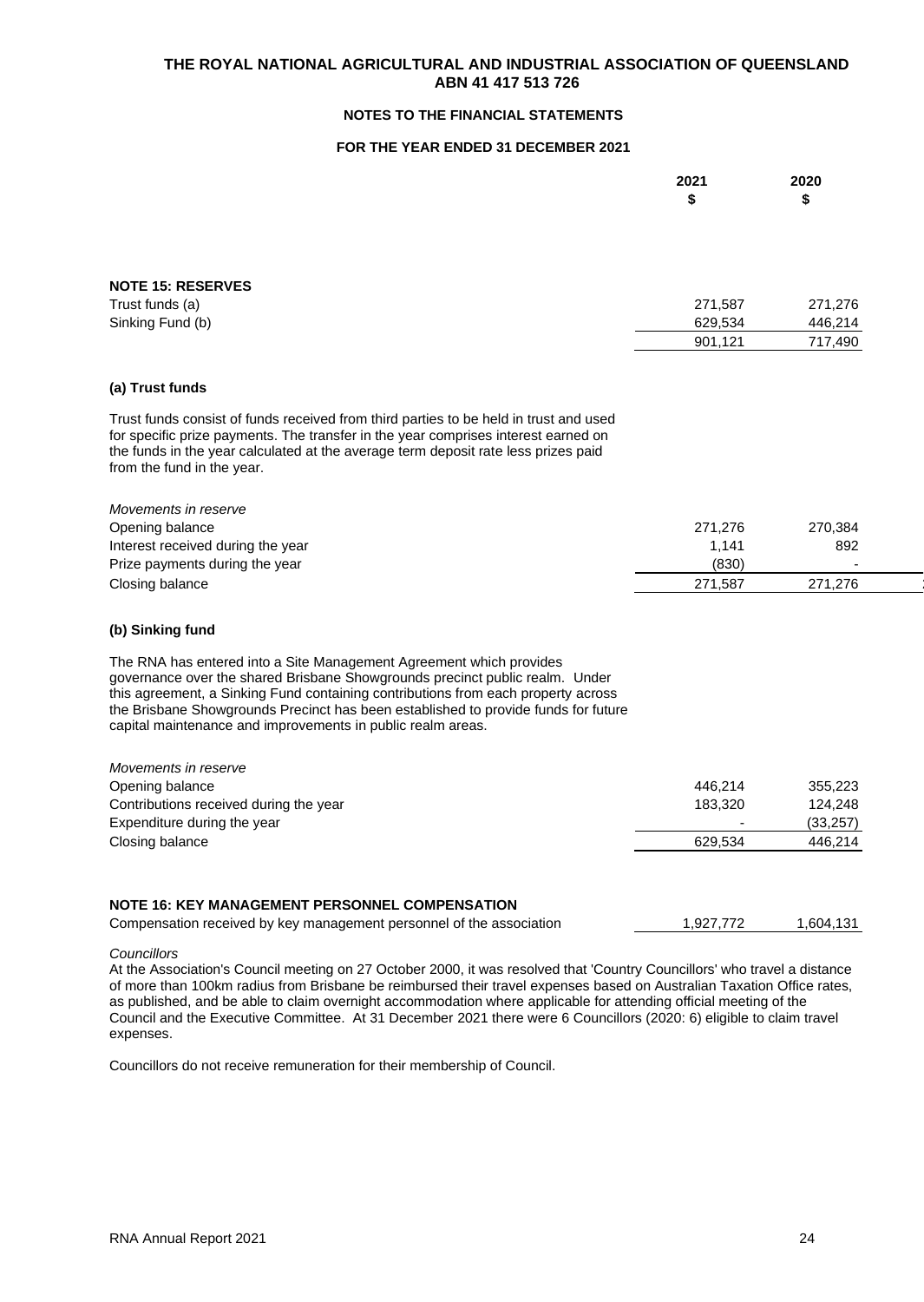## **NOTES TO THE FINANCIAL STATEMENTS**

## **FOR THE YEAR ENDED 31 DECEMBER 2021**

|                                                                                                                     | 2021<br>\$  | 2020<br>\$  |
|---------------------------------------------------------------------------------------------------------------------|-------------|-------------|
| <b>NOTE 17: CASH FLOW INFORMATION</b>                                                                               |             |             |
| Reconciliation of cash flow from operations with loss for the year                                                  |             |             |
| Profit / (Loss) for the year                                                                                        | (9,807,995) | (1,058,189) |
| Adjustments and non-cash items                                                                                      |             |             |
| Depreciation and amortisation                                                                                       | 3,105,610   | 3,112,545   |
| Net (gain) / loss on disposal of property, plant and equipment and investments<br>Net (gain) / loss on sale of land | 77,997      | 18,393      |
| Interest Capitalised on Ioan                                                                                        | 253,273     | 236,574     |
| Interest expensed on loans included in financing activities                                                         | 2,235,672   | 2,606,993   |
| Adjustment to finance costs to recognise borrowings at amortised cost                                               | (137, 233)  | (151,002)   |
| <b>Bad Debts Expense</b>                                                                                            | 62,146      | (22, 978)   |
| Changes in assets and liabilities                                                                                   |             |             |
| (Increase) / decrease in receivables                                                                                | 629,020     | 4,235,712   |
| (Increase) / decrease in other assets                                                                               | (138, 766)  | 179,393     |
| (Increase) / decrease in land held for resale                                                                       |             | 12,663      |
| (Increase) / decrease in inventories                                                                                | 61,371      | 684,577     |
| Increase / (decrease) in payables                                                                                   | (149, 921)  | (3,018,239) |
| Increase / (decrease) in unearned income                                                                            | 1,169,612   | (363, 817)  |
| Increase / (decrease) in provisions                                                                                 | (33, 802)   | (117,581)   |
| Cash flows from operating activities                                                                                | (2,673,016) | 6,355,044   |

## **NOTE 18: RELATED PARTY TRANSACTIONS**

The name of each person holding the position of Councillor of the Association during the year is listed in the Councillors' Report.

Other transactions between the Association and Councillors and their related entities are immaterial in nature and occur with normal customer/supplier relationships on terms and conditions no more favourable than those which it is reasonable to expect would have been adopted if dealings with non-Councillor related entities at arm's length in the same circumstances.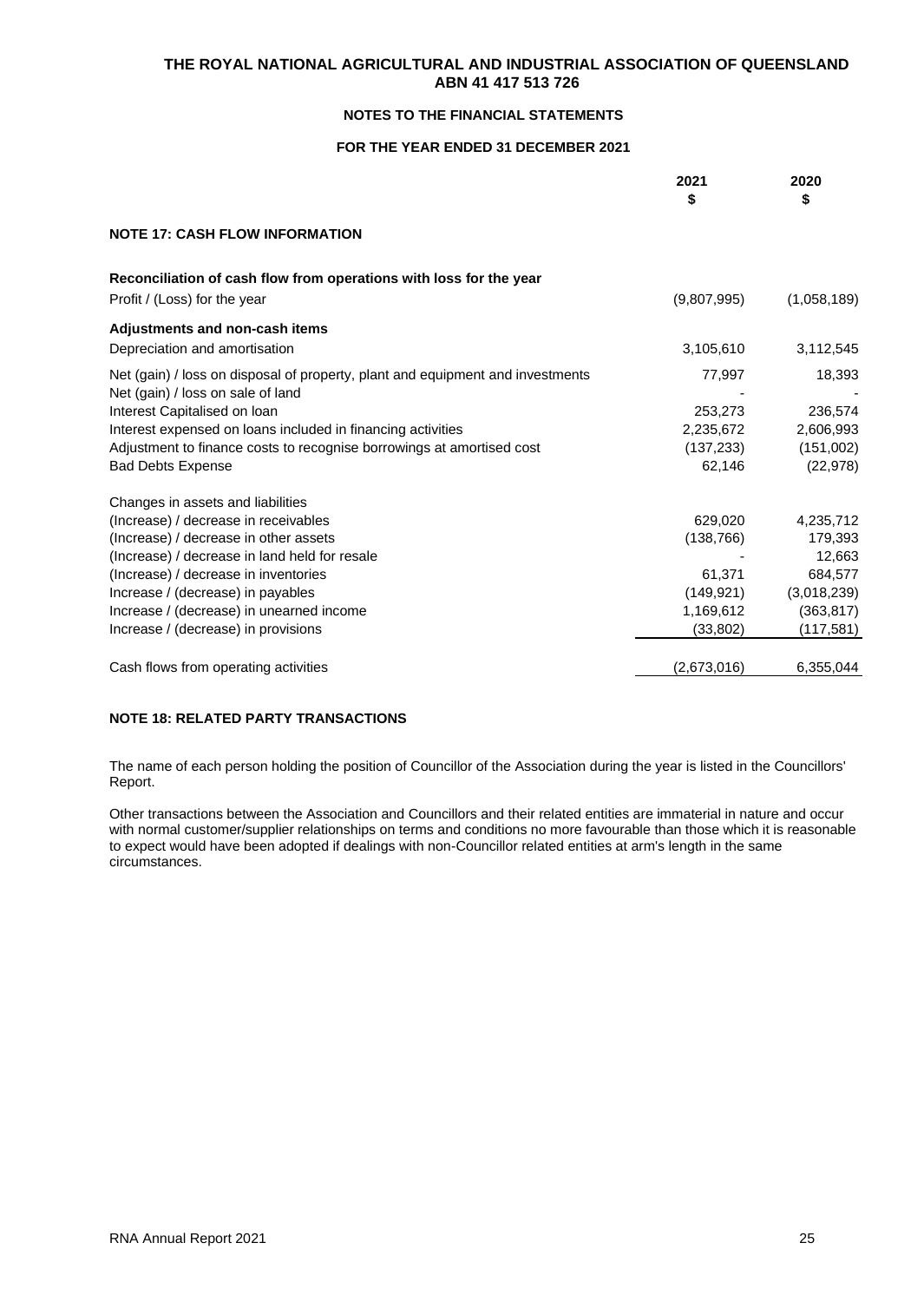## **NOTES TO THE FINANCIAL STATEMENTS**

### **FOR THE YEAR ENDED 31 DECEMBER 2021**

|                                                                                                                                 | 2021<br>\$ | 2020<br>\$ |
|---------------------------------------------------------------------------------------------------------------------------------|------------|------------|
| <b>NOTE 19: CAPITAL AND LEASING COMMITMENTS</b>                                                                                 |            |            |
| (a) Operating lease payable commitments<br>Non-cancellable operating leases contracted for but not capitalised in the financial |            |            |
| statements:<br>Payable                                                                                                          |            |            |
| - not later than one year                                                                                                       | 44.991     | 89,982     |
| - later than one year and not later than five years                                                                             |            | 44,991     |
|                                                                                                                                 | 44.991     | 134.973    |

The Association has a five year lease with CSG (beginning July 2017) for photocopiers:

### (b) **Operating lease receivable commitments**

| ,,,,,,,,,,,,                                        |         |                          |
|-----------------------------------------------------|---------|--------------------------|
| - not later than one year                           | 48.710  | 25,380                   |
| - later than one year and not later than five years | 215.134 | 114.151                  |
| - later than five years                             | 63.235  | $\overline{\phantom{a}}$ |
|                                                     | 327.079 | 139.531                  |
|                                                     |         |                          |

The Association has re-negotiated a ten (10) year lease with Vodafone Network for ground rental on RNA land commencing 1 March 2016, as well as re-negotiated a ten (10) year lease with Telstra Network commencing 28 February 2020. The Association also entered into month by month leases in 2021 with Megaw Enterprises for the Riding School and Streetscape Advertising for signage.

During year, the Association entered a five (5) year concessionary lease with Economic Development Queensland for the exclusive use of a small parcel of land attached to the Brisbane Showgrounds to further its objectives. The lease payments are \$1 per annum. This lease is measured at cost in accordance with the Association's accounting policy as outlined in Note 1(l).

## **NOTE 20: CONTINGENT LIABILITIES**

As at reporting date, there are no known contingent liabilities.

## **NOTE 21: ECONOMIC DEPENDENCY**

The Association is economically dependent on Lend Lease (the developer of the RNA regeneration project) for the short to medium term funding of the QTC loan. This dependency will continue until the net cashflows from the private development lots are sufficient to extinguish the loan.

### **NOTE 22: EVENTS SUBSEQUENT TO REPORTING DATE**

In March 2022, the Association received a grant of \$6,506,620 from the Department of Agriculture, Water and Environment in relation to the Supporting Agricultural Shows and Field Days grant program for those bodies that were forced to cancel their shows during 2021.

There has been no other matter or circumstance, which has arisen since 31 December 2021 that has significantly affected or may significantly affect:

(a) the operations, in financial years subsequent to 31 December 2021, of the RNA; or

(b) the results of those operations; or

(c) the state of affairs, in financial years subsequent to 31 December 2021, of the RNA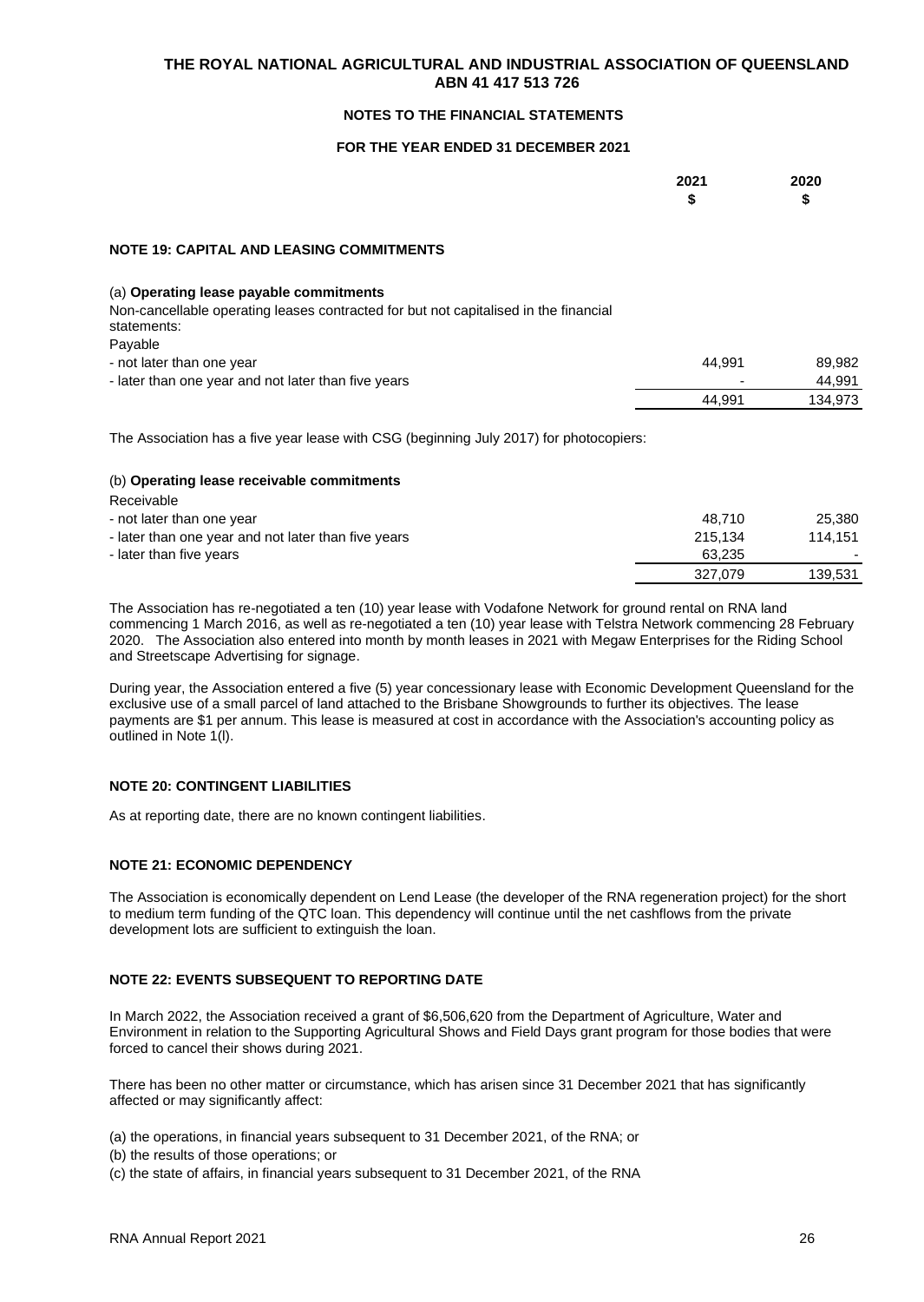### **NOTES TO THE FINANCIAL STATEMENTS**

### **FOR THE YEAR ENDED 31 DECEMBER 2021**

| 2021 | 2020 |
|------|------|
| \$   | S    |

### **NOTE 23: COVID-19 IMPACT**

The COVID-19 pandemic has had a significant impact on RNA operations and activities during the 2021 financial year. RNA Council, RNA Executive Council, the Audit, Risk & Finance (ARF) Committee and management continued to focus on cost management initiatives, restrictions on all cash outflows to critical activities only, and detailed financial analysis, reporting and COVID-19 recovery plans being reported on a regular basis to the RNA Executive Council.

It is not practical to quantify the exact financial impact of COVID-19, but changes in the current year's result that are directly or indirectly attributable to COVID-19 include:

- Reduced sales revenue:
- Increased cleaning costs and protective equipment costs;
- Reduced event based costs such as food and beverage costs and casual labour costs;
- Reduced travel and accommodation costs:
- Increased information technology costs;<br>- Increased workplace health & safety cos
- Increased workplace health & safety costs; and
- Receipt of funds from the Federal Government by way of Jobkeeper Allowance.

The Association has taken the following steps to minimise regulatory and financial risk to the business:

- Significantly reducing staff travel to minimise physical contact:
- Enabling staff to work from home, where possible;
- Education programs for staff to build awareness of how to reduce risk of infection;
- Maintaining relationships with funding bodies to communicate any changes to timing or cost of deliverables;
- Maintaining relationships with clients/customers to communicate any changes in the ability to hold events; and
- Continuous updating of cash-flow projections as circumstances change.

The effect of COVID-19 is expected to continue into 2022. Although it is not possible to accurately determine the extent of the impact into 2022, it is possible that the impact will be material to RNA as the effects and consequences are outside of its control and are far reaching across Australia and the globe.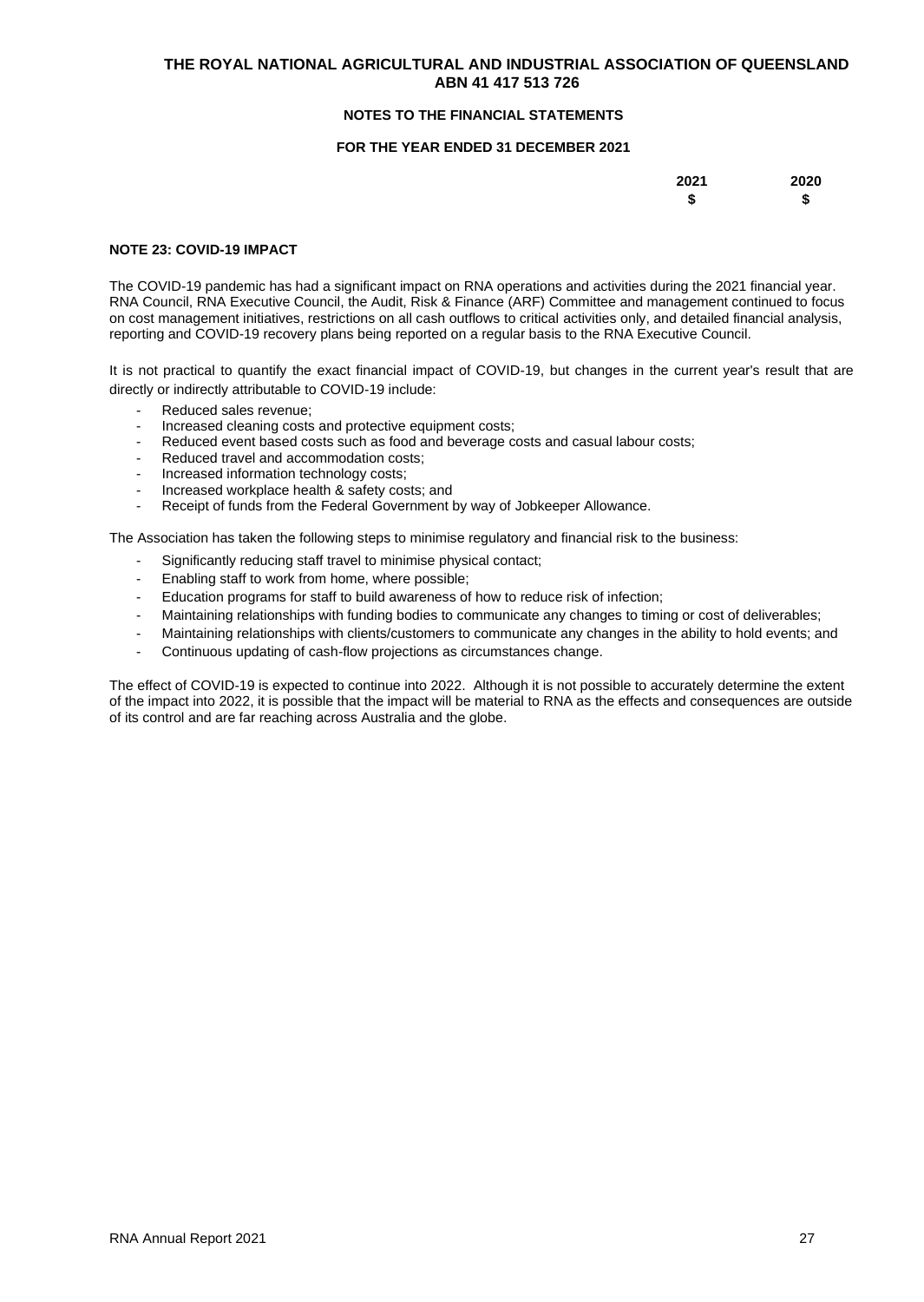#### **In the opinion of the Council the financial report as set out on pages 4 - 27:**

- 1. Presents fairly the financial position of The Royal National Agricultural and Industrial Association of Queensland as at 31 December 2021 and performance for the year ended on that date in accordance with the Australian Accounting Standards - Reduced Disclosure Requirements and other mandatory professional reporting requirements.
- 2. At the date of this statement, there are reasonable grounds to believe that The Royal National Agricultural and Industrial Association of Queensland will be able to pay its debts as and when they become due and payable.

This declaration is made in accordance with a resolution of the Council and is signed for and on behalf of the Council by:

Javier Thomas

Council member: Hon Justice D G Thomas - President

All

Council member: Ms J Onley - Honorary Treasurer

Dated this 25th day of March 2022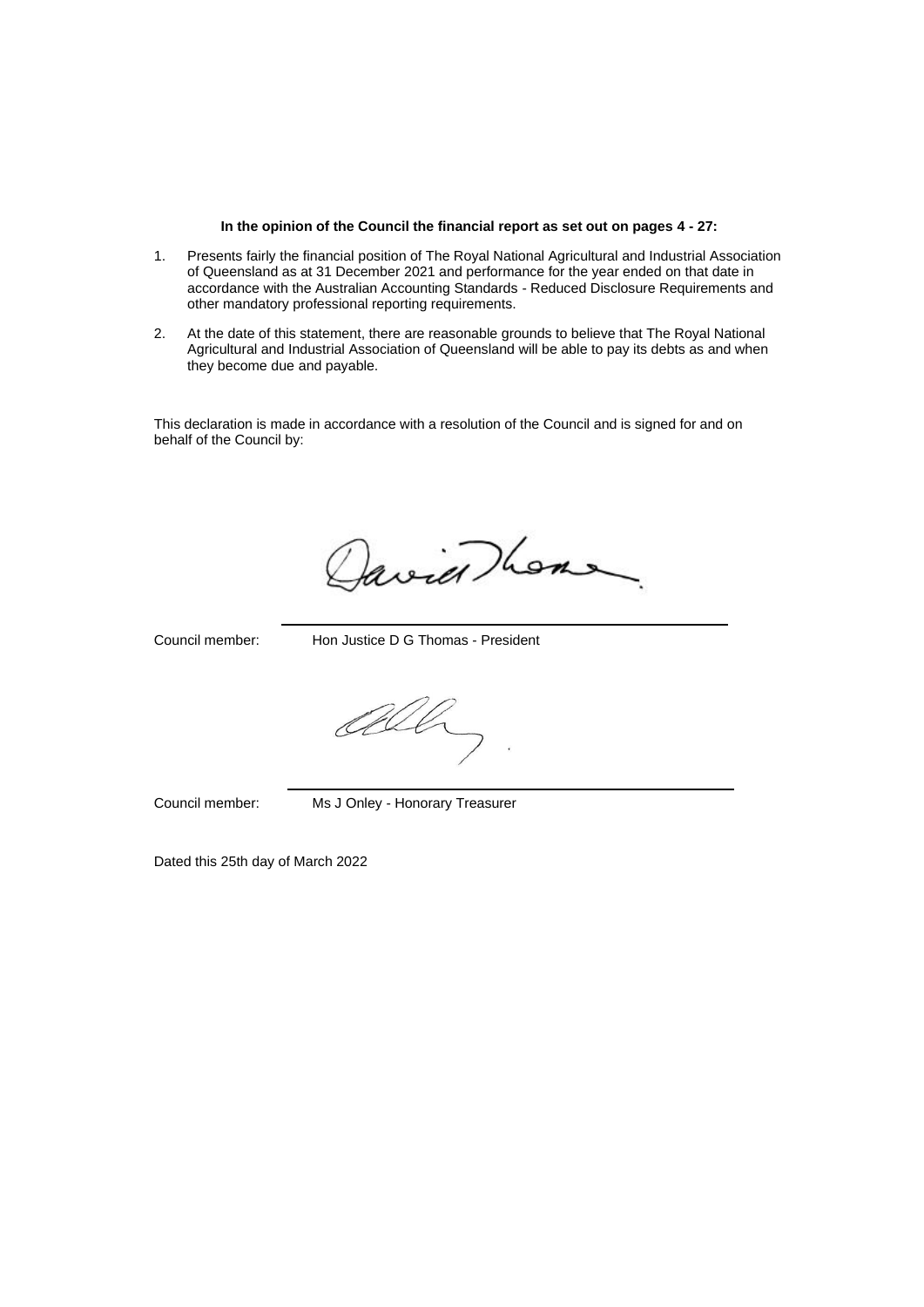

### INDEPENDENT AUDITOR'S REPORT **TO THE MEMBERS OF THE ROYAL NATIONAL AGRICULTURAL AND INDUSTRIAL ASSOCIATION OF QUEENSLAND**

#### **Report on the Audit of the Financial Report**

#### **Opinion**

We have audited the financial report of The Royal National Agricultural and Industrial Association of Queensland ("the Association"), which comprises the statement of financial position as at 31 December 2021, the statement of comprehensive income, statement of members' funds and statement of cash flows for the year then ended, and notes comprising a summary of significant accounting policies and other explanatory information, and the Councillors' declaration.

In our opinion the financial report of the Association is in accordance with the *Royal National Agricultural and Industrial Association of Queensland Act 1971 (as amended)* including:

- (i) giving a true and fair view of the Association's financial position as at 31 December 2021 and of its financial performance for the year; and
- (ii) complying with Australian Accounting Standards Reduced Disclosure Requirements.

#### **Basis for Opinion**

We conducted our audit in accordance with Australian Auditing Standards. Our responsibilities under those standards are further described in the Auditor's Responsibilities for the Audit of the Financial Report section of our report. We are independent of the Association in accordance with the ethical requirements of the Australian Professional and Ethical Standards Board's APES 110 *Code of Ethics for Professional Accountants* (the Code) that are relevant to our audit of the financial report in Australia. We have also fulfilled our other ethical responsibilities in accordance with the Code.

We believe that the audit evidence we have obtained is sufficient and appropriate to provide a basis for our opinion.

#### **Other Matter** – **Going Concern**

We draw attention to Note 1(r) which details the basis for preparing the financial report on a going concern basis. Our opinion is not modified in respect of this matter.

#### **Other Information**

The Councillors are responsible for the other information. The other information comprises the information included in the Association's Councillors' Report for the year ended 31 December 2021, but does not include the financial report and our auditor's report thereon.

Our opinion on the financial report does not cover the other information and accordingly we do not express any form of assurance conclusion thereon.

In connection with our audit of the financial report, our responsibility is to read the other information and, in doing so, consider whether the other information is materially inconsistent with the financial report or our knowledge obtained in the audit or otherwise appears to be materially misstated.

If, based on the work we have performed, we conclude that there is a material misstatement of this other information, we are required to report that fact. We have nothing to report in this regard.

#### **Responsibilities of the Councillors for the Financial Report**

The Councillors of the Association are responsible for the preparation of the financial report that gives a true and fair view in accordance with Australian Accounting Standards – Reduced Disclosure Requirements and the *Royal National Agricultural and Industrial Association of Queensland Act 1971 (as amended)* and for such internal control as the Councillors determine is necessary to enable the preparation of the financial report that gives a true and fair view and is free from material misstatement, whether due to fraud or error.



A member of Bentleys, a network of independent advisory and accounting firms located throughout Australia, New Zealand and China that trade as Bentleys. All members of the Bentleys Network are affiliated only, are separate legal entities and not in partnership. Liability limited by a scheme approved under Professional Standards Legislation, A member of Allinial Global - an association of independent accounting and consulting firms.